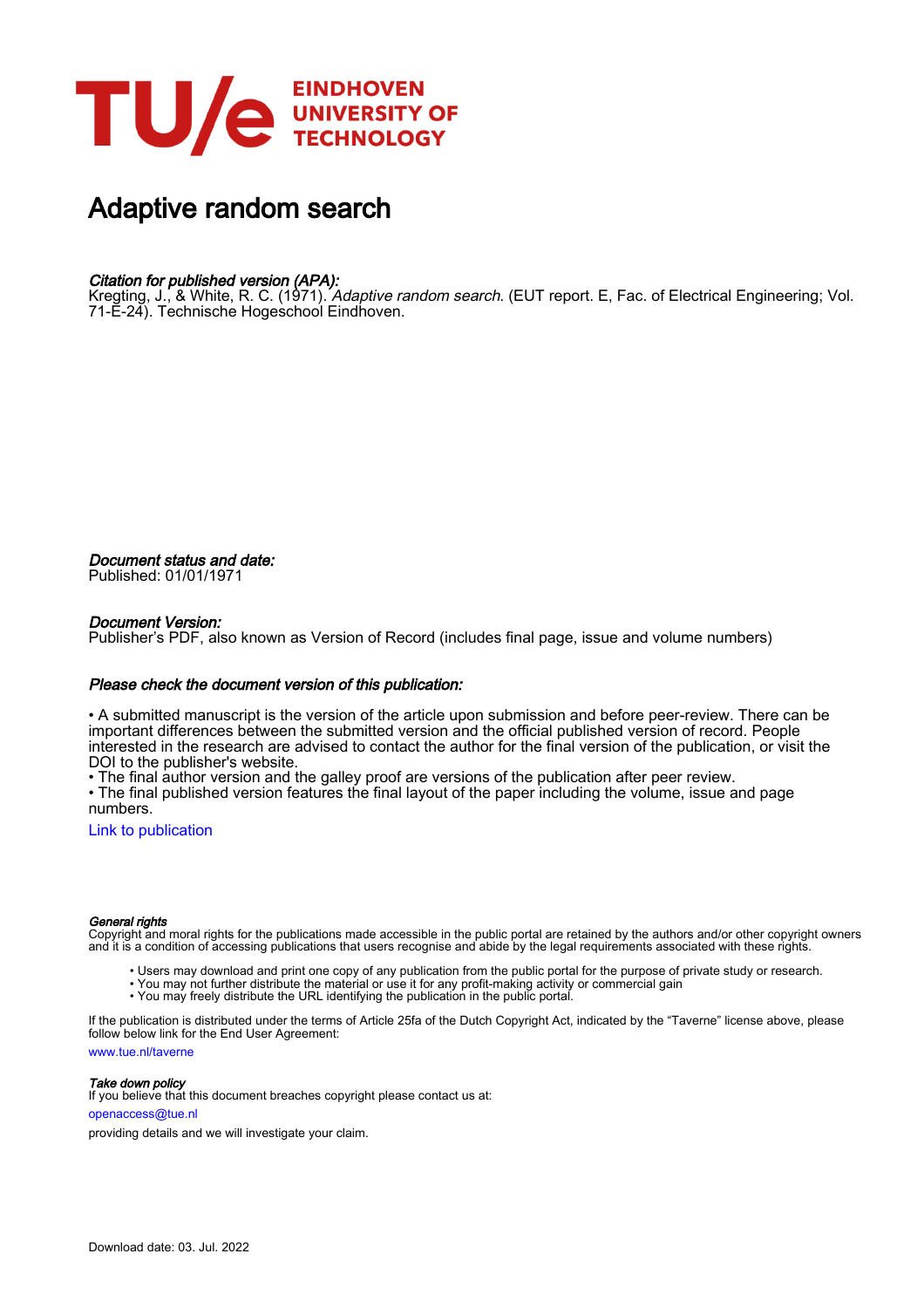

## "ADAPTIVE RANDOM SEARCH"

by

 $\sim$ 

J. Kregting and R.C. White, Jr.



 $=$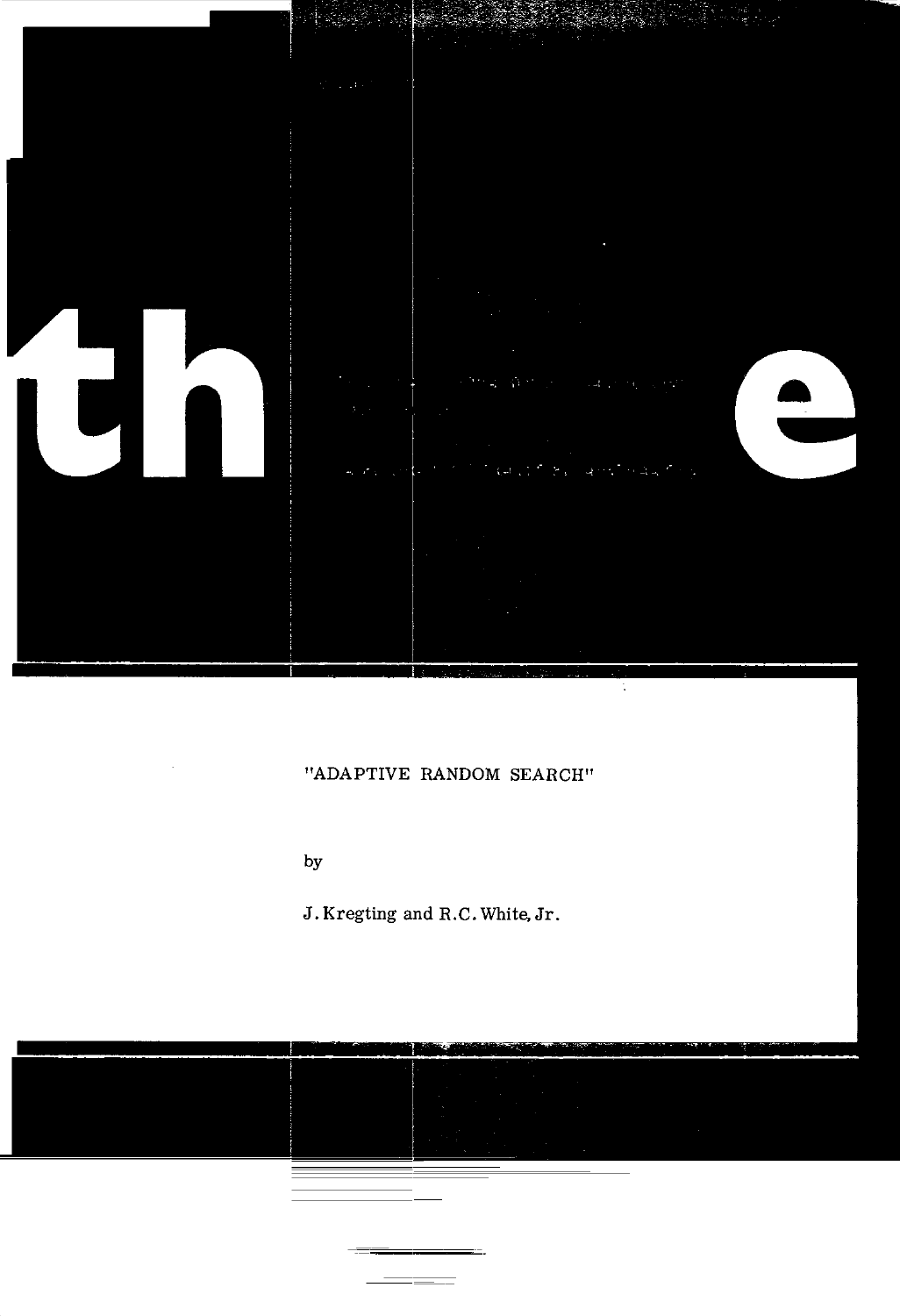Group Measurement and Control Department of Electrical Engineering Eindhoven University of Technology Eindhoven, Netherlands

 $\overline{\phantom{a}}$ 

 $\mathcal{L}^{\mathcal{L}}$ 

 $\bar{z}$ 

 $\sim$ 

"ADAPTIVE RANDOM SEARCH"

by

J. Kregting and R.C. White, Jr.

TH-Report  $71 - E - 24$ October 1971

ISBN 90 6144 0246

 $\sim$  $\hat{\mathcal{A}}$ 

 $\mathcal{L}^{\mathcal{L}}$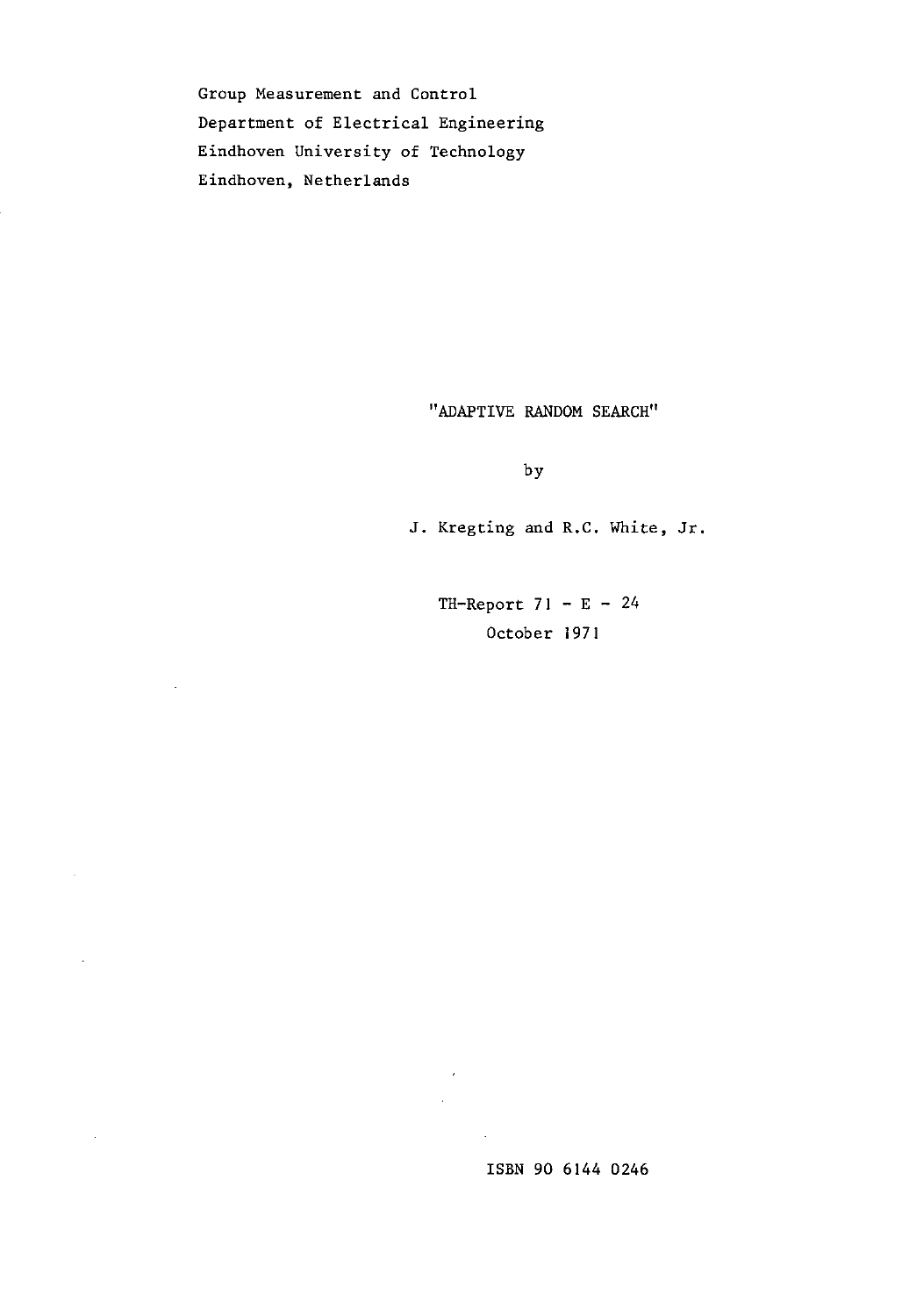#### ADAPTIVE RANDOM SEARCH

J. Kregting and R.C. White, Jr.

## Department of Electrical Engineering Technological University Eindhoven, Netherlands

#### Abstract

Random search methods for multivariable function minimization are considered. Beginning with a theoretical method having an optimum step size  $[2]$ , directional information is added, and the regulting improvement in performance is calculated for the function  $Q(x) = \sum_{i=1}^{n} x_i^2$ . Practical algorithms, with and without adaptation of step size and search direction, are tested for several functions. For each algorithm the number of function evaluations required for minimization increases linearly with the number of variables. Theoretical and numerical results indicate that directional adaptation improves performance significantly.

#### Contents

- 1. Introduction
- 2. Theoretical random search methods
	- 2.1. Optimum directional random search (ODRS)
	- 2.2. Optimum half-space random search (OHSRS)
	- 2.3. Comparison of OSSRS, ODRS and OHSRS
- 3. Adaptive directional random search (ADRS)
- 4. Numerical results
- 5. Conclusions
- References
- Appendix A
- Appendix B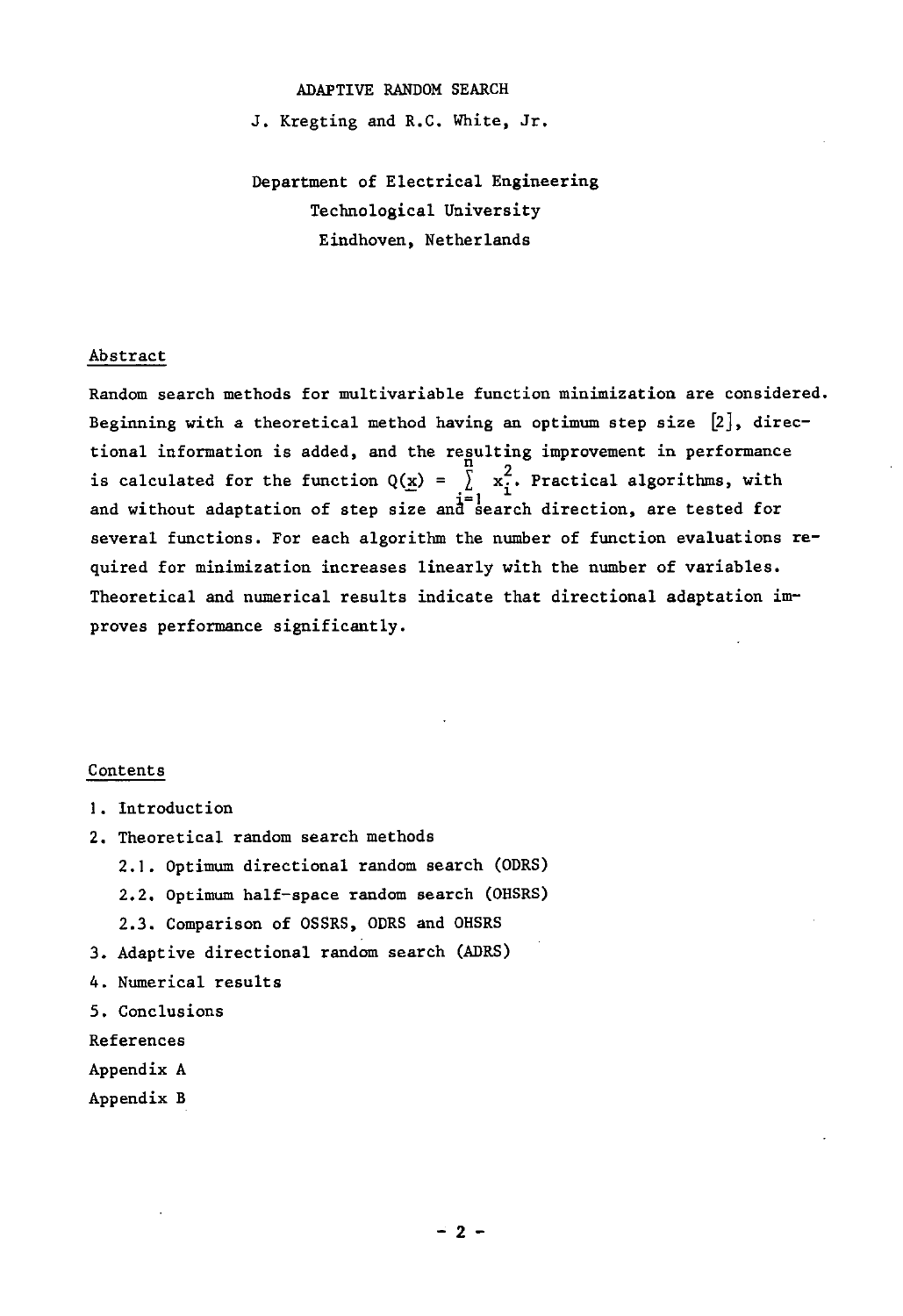#### I. Introduction

A topic of much current interest is the development of efficient computational methods for solving the following problem: Find the values of a set of parameters,  $\underline{x} = (x_1, x_2, ..., x_n)^T$ , which minimize a (real valued) objective function  $Q(x)$ .

"Random search" methods for function minimization have been studied and used by several researchers  $\lceil 1 \rceil$ . Like other direct search methods, random search algorithms have the advantage of requiring neither measurements of the gradient of  $Q(x)$  nor one-dimensional minimizations of  $Q(x)$ operations which can be numerically troublesome and/or costly in computational effort. Schumer and Steiglitz  $\lceil 2 \rceil$  have analyzed a random search method with optimum step size and have found that, under certain conditions, the number of evaluations of  $Q(x)$  required for minimization is a linear function of the number of parameters.

In the present paper we postulate and analyze the performance of two theoretical random methods which have both optimum step size and also information concerning the direction in which  $Q(x)$  decreases. Our method of analysis is similar to that of Schumer and Steiglitz. A practical algorithm. which attempts to realize the theoretical ones by adapting both step size and the search direction to the function being minimized. is developed from a method proposed by Matyas  $\lceil 3 \rceil$ . Numerical results are given for this algorithm as applied to several test functions.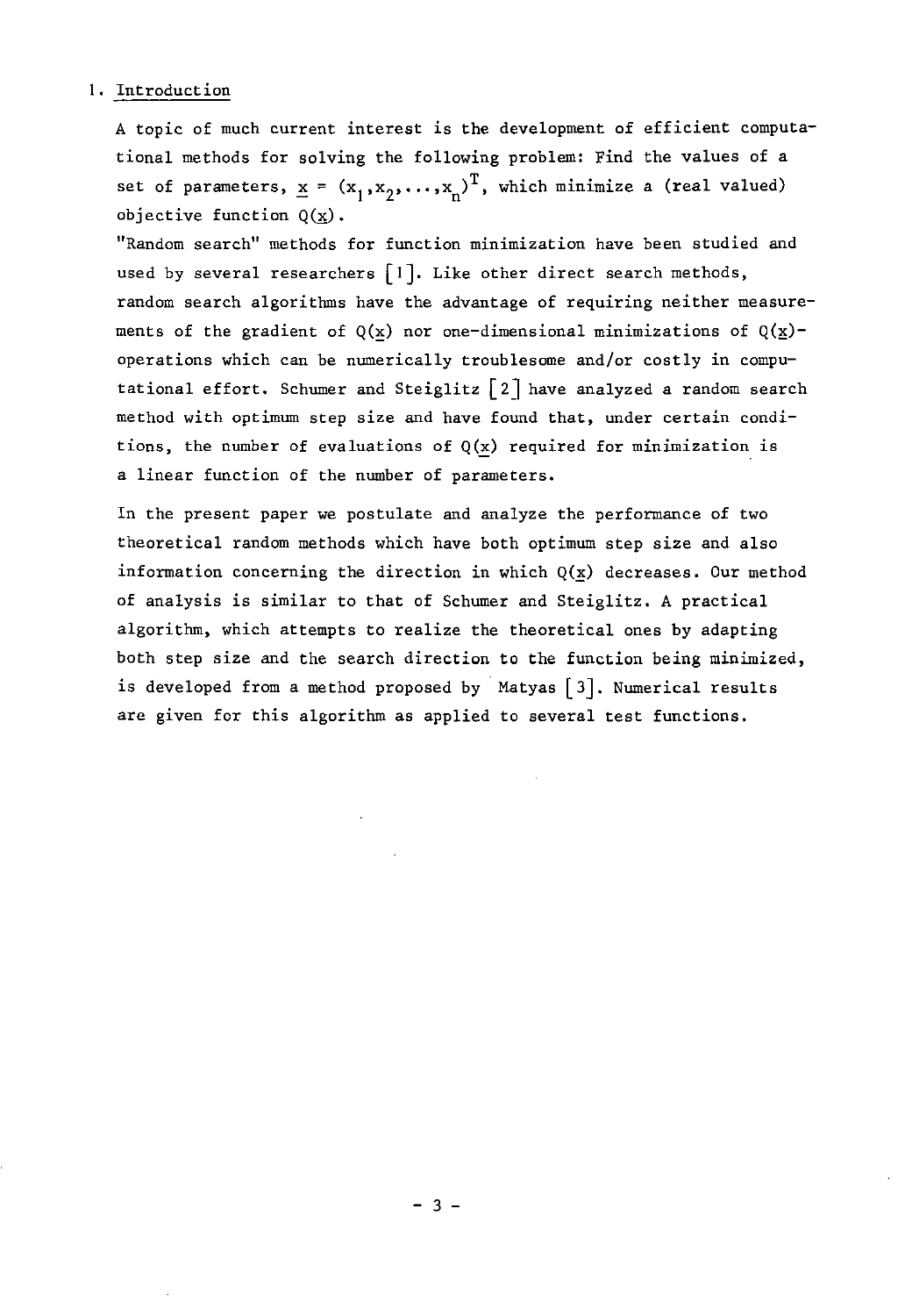#### 2. Theoretical random search methods.

For the development of the theoretical random search methods, we assume a quality function of the form

$$
Q(\underline{x}) = \sum_{i=1}^{n} x_i^2 = \underline{x}^T \underline{x} = \rho^2
$$

where  $p = |x|$ . Figure 1 shows a 2-dimensional view of the parameter space, where the search is currently located at point A.  $\Delta x$ , a typical random step of length s forms an angle  $\theta$  with the negative-gradient direction AO. The random search method examines  $Q(x+\Delta x)$ , and if  $Q(x+\Delta x) < Q(x)$ , the search moves to the point  $x + \Delta x$ . Otherwise the search remains at x. The  $(k+1)$ <sup>st</sup> step is described by

$$
\mathbf{x}(k+1) = \mathbf{x}(k) + \delta(k) \Delta \mathbf{x}(k) \tag{1}
$$

where

$$
\delta(k) = \begin{cases} 1 & \text{if } Q(\underline{x} + \underline{\Delta x}) < Q(\underline{x}) \\ 0 & \text{if } Q(\underline{x} + \underline{\Delta x}) \geq Q(\underline{x}) \end{cases}
$$

We consider two methods for choosing  $\Delta x$ , each method assuming a certain amount of information concerning the direction in which  $Q(x)$  decreases.

#### 2.1. Optimum directional random search (ODRS).

It is first assumed that the search method has a large amount of directional information: it can control the distribution of the random steps such that each one is successful. Furthermore, it chooses the step length  $s = |\Delta x|$  so as to maximize the average progress toward the optimum. (The "optimum step size random search" (OSSRS) of Schumer & Steiglitz assumes no directional information, but does optimize the step size.) Thus, **for "optimum** direction **random search"** (ODRS) we consider the tip of the random vector  $\Delta x$  to be uniformly distributed over the spherical surface of an n-dimensional hypercone with vertex at x, an axis of length s lying along the negative-gradient direction OA, and an aperture angle  $\theta_0 = \arccos(s/2\rho)$ . The probability density function of the angle  $\theta$  is then (see Appendix A)

$$
f_{\theta}(\theta) = \frac{\sin^{n-2}\theta}{\int_{0}^{\theta} \sin^{n-2}\theta d\theta} \qquad 0 \le \theta < \theta_{o}
$$
 (2)

 $- 4 -$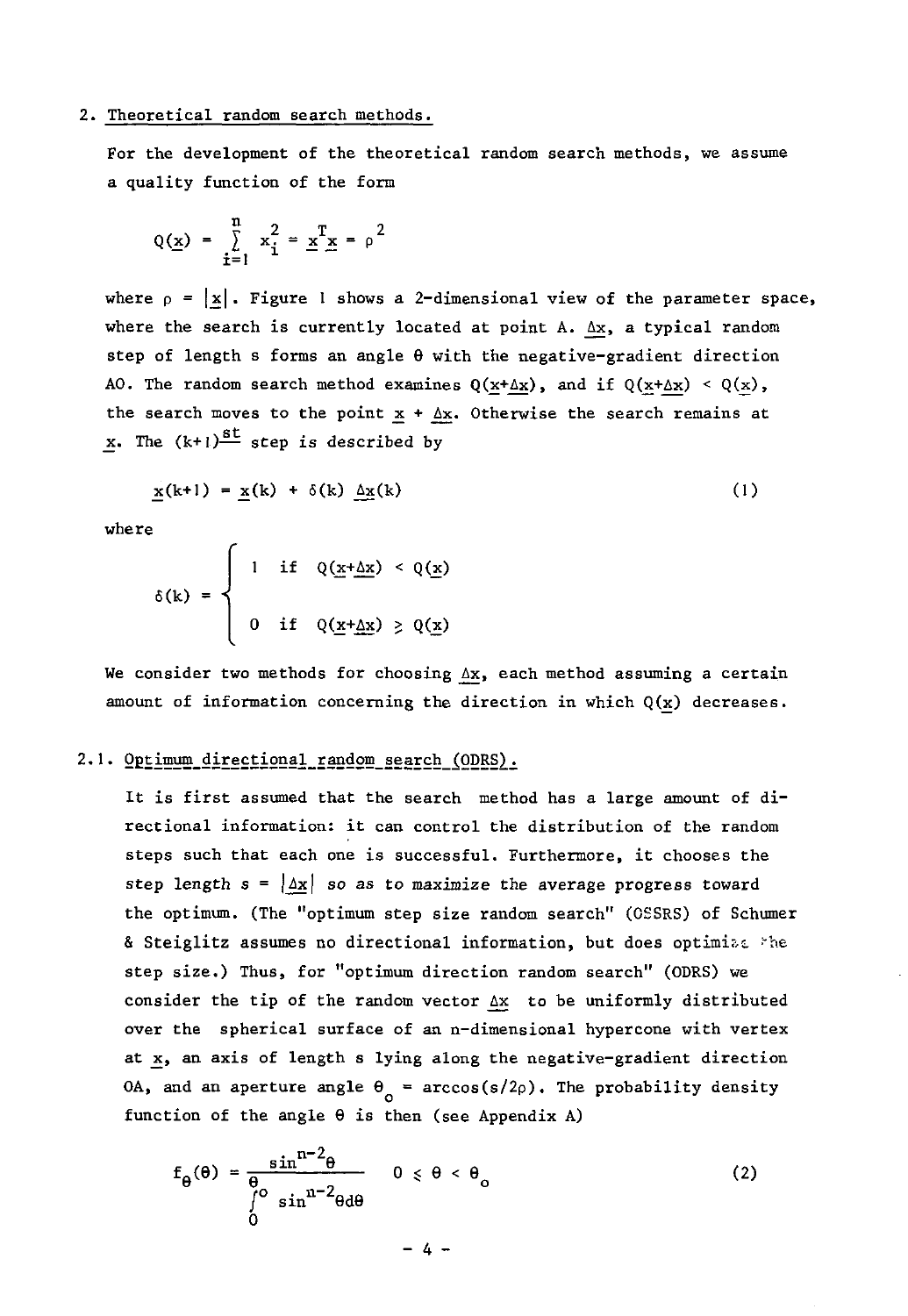$$
\theta_{o} = \arccos(s/2\rho) \tag{3}
$$

The normalized expected improvement in  $Q(x)$  per step is defined as

$$
\mathbf{I}_{\Theta} = \frac{\mathbf{E}\{-\Delta Q\}}{Q(\underline{\mathbf{x}})}\tag{4}
$$

where  $E\{\cdot\}$  denotes the expectation operation and, with reference to (1),  $\Delta Q = Q(x(k+1)) - Q(x(k))$ .  $\Delta Q$  is negative for successful steps and zero for a failure. From Fig. **I,** note that

$$
-\Delta Q = \rho^2 - {\rho'}^2 \quad \text{if} \quad \theta < \theta_o
$$

$$
= \begin{cases} 2 \text{ so } \cos \theta - s^2 & \text{if } \theta < \theta_o \\ 0 & \text{if } \theta \ge \theta_o \end{cases}
$$
(5)

With ODRS all steps are **successful, and** 

$$
E\{-\Delta Q\} = \int_{0}^{\Theta} (2 \text{ s} \rho \cos \theta - s^{2}) f_{\Theta}(\theta) d\theta
$$
 (6)

Substituting  $(2)$  and  $(6)$  in  $(4)$ , we have

$$
I_{\theta}(n, \eta) = \frac{\frac{\theta_0}{n}}{\int_0^{\theta_0} \sin^{n-2} \theta \, d\theta} - \eta^2
$$
 (7)

where  $n = s/\rho$ , the relative step length. In order to obtain the step length for a maximum normalized expected improvement per step,  $I_A(n,n)$ is differentiated with respect to  $\eta$ , and the result is set equal to zero. This yields an equation in  $n_{\alpha}$ , the optimum relative step length:

$$
(n-1)\eta_0 B^2(\eta_0) - (1 - \frac{\eta_0^2}{4})^{\frac{n-3}{2}} (1 - n\frac{\eta_0^2}{4})B(\eta_0) - \frac{\eta_0}{2}(1 - \frac{\eta_0^2}{4})^{n-2} = 0
$$
 (8)

where  $B(\eta_o) = \int_0^{\theta_o} \sin^{n-2} \theta d\theta$ . Under the assumptions that n is large and that  $n_0$  is small for large n,  $B(n_0)$  may be approximated by (see Appendix II of  $\lceil 2 \rceil$ )

 $- 5 -$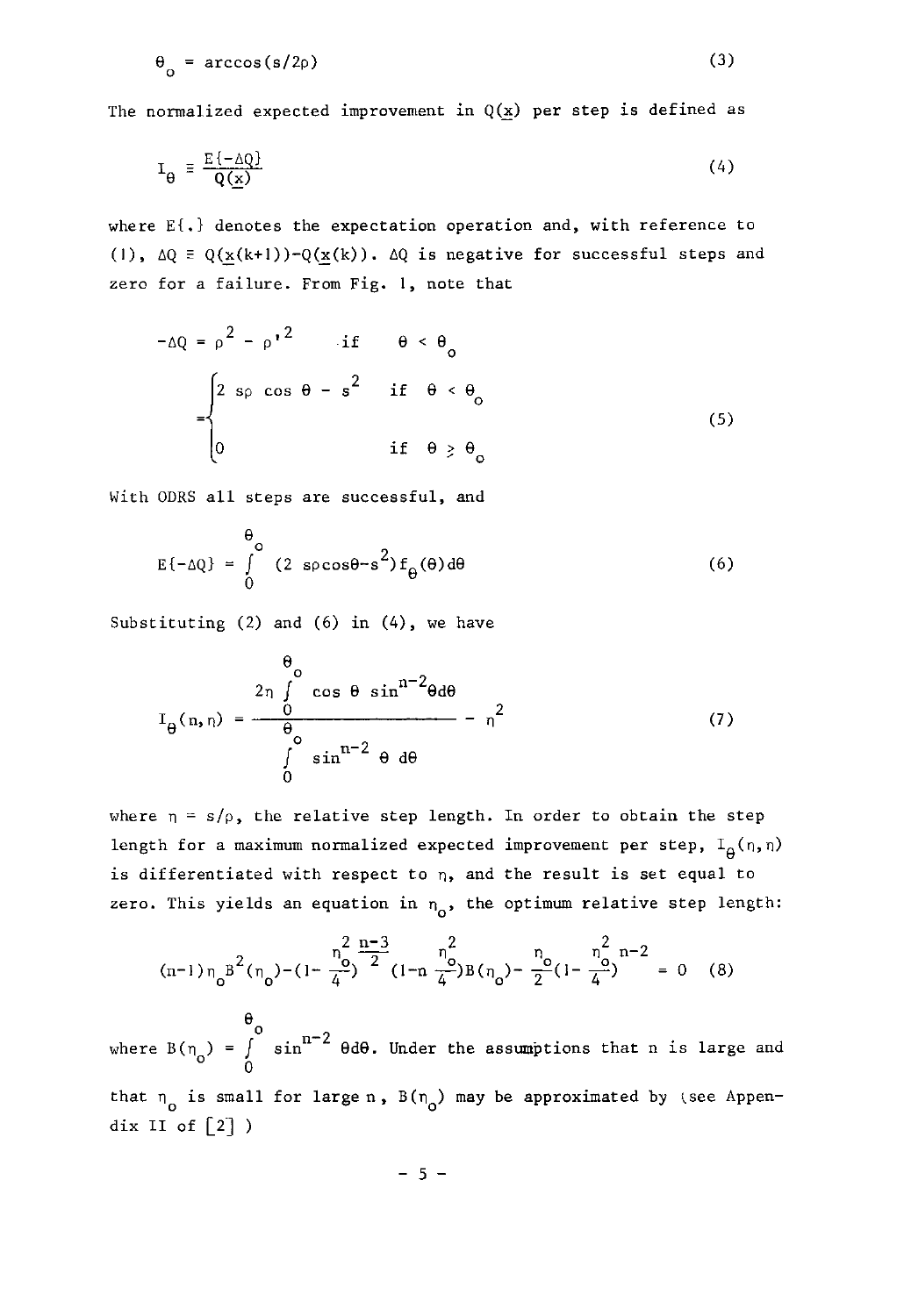$$
B(n_0) \approx \sqrt{\frac{\pi}{2n}} - \int_0^{\pi} \cos^{n-2} \theta \ d\theta
$$

$$
\approx \sqrt{\frac{\pi}{2n}} - \frac{n_0}{2} + \frac{n-2}{48} n_0^3 - \frac{(n-2)(n-3)}{1280} n_0^5 + \dots \qquad (9)
$$

Substituting (9) in (8) and writing the binomial series for the terms in (8), we obtain an equation of the following form for  $n_a$ .

$$
\frac{a_0}{\sqrt{n}} + a_1 n_0 + a_2 \sqrt{n} n_0^2 + \dots + a_m n_0^m (n) \frac{m-1}{2} + \dots \approx 0
$$
 (10)

were the  $a_m$ 's are constants. This equation provides the result that  $n_0 = \alpha/\sqrt{n}$ , with  $\alpha$  a constant to be determined. Direct solution of (10) was abandoned in favor of numerically maximizing  $I_{\theta}(n_o, n)$  =  $I_{\theta}(\alpha/\sqrt{n},n)$  with respect to  $\alpha$  (see Appendix B). The results are:

$$
n_o \approx \frac{2.290}{\sqrt{n}}\tag{11}
$$

**Contractor** 

$$
I_{\theta} = (n_{\theta}, n) = \frac{k_{\theta}}{n} \approx \frac{2.159}{n}
$$
 (12)

Analogous results for OSSRS (where for notational purposes we denote by  $\phi$  the angle between  $\underline{x}$  and the negative gradient) are  $\begin{bmatrix} 2 \end{bmatrix}$ 

$$
n_o \approx \frac{1.225}{\sqrt{n}} \tag{13}
$$

$$
I_{\phi} \left( n_{o}, n \right) = \frac{k_{\theta}}{n} \approx \frac{.406}{n} \quad (0SSSRS)
$$
 (14)

It is noteworthy that, while the average improvement is greater for ODRS than for OSSRS, the assumption of directional information in ODRS has not changed the nature of the relationship between the average improvement and the number of parameters; it remains inversely proportional to n.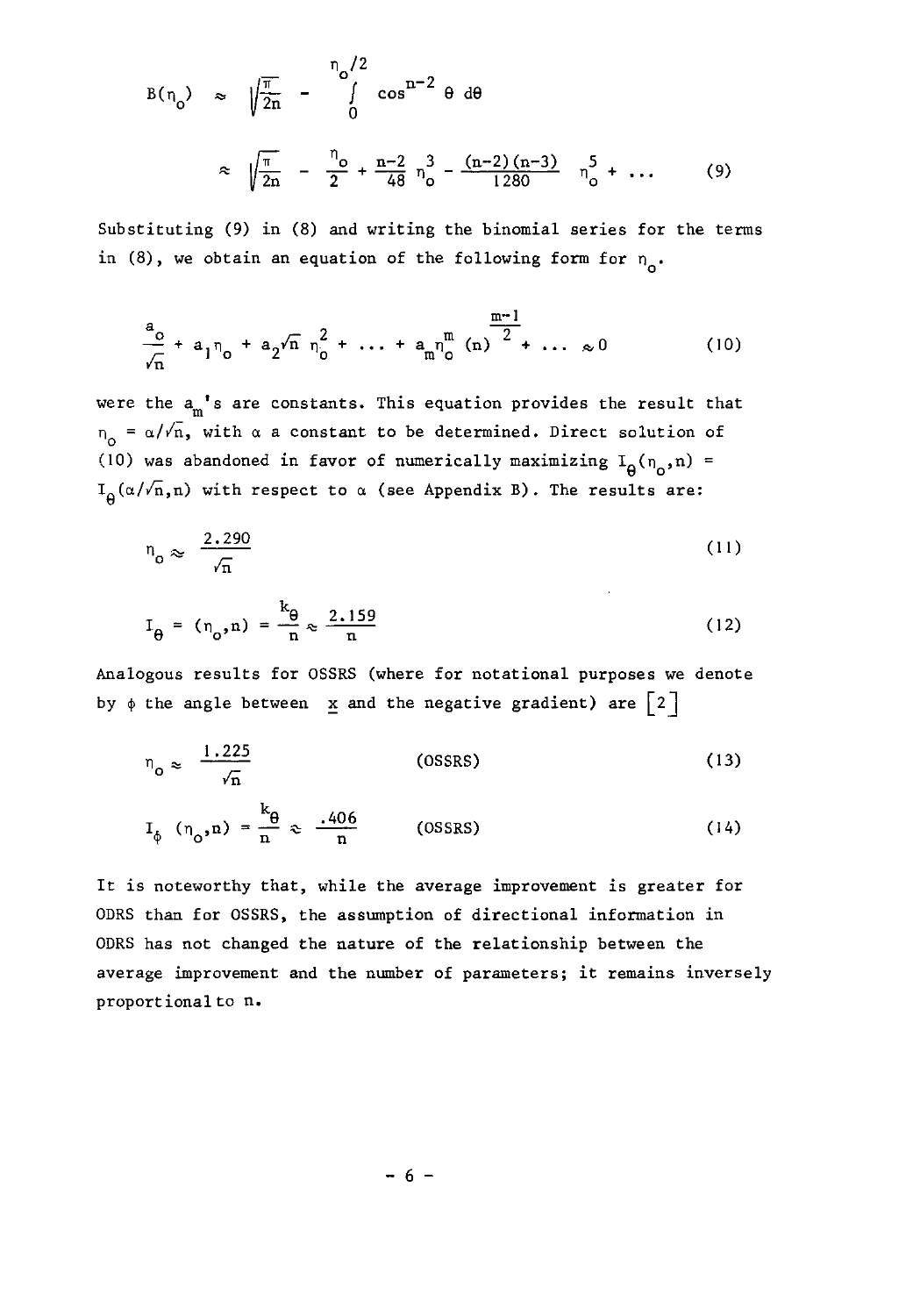#### 2.2. Optimum half-space random search (OHSRS)

In ODRS a great amount of directional information is assumed to be known. In an effort to have a theoretical method which is slightly closer to a realizeable algorithm, we postulate a method in which all random steps lie in the half-space defined by the hyperplane tangent to  $Q(x)$  at  $x$ .

The tip of  $\Delta x$  is assumed to be uniformly distributed over the spherical surface of an n-dimensional half-hypersphere,which has radius s, center at x, and a flat side defined by the aforementioned tangent plane.

For "optimum half-space random search" (OHSRS) the angle between  $\Delta$ x and the negative gradient is denoted by  $\psi$ ,  $0 \le \psi \le \pi/2$ . The probability density function of  $\psi$  is (see Appendix A)

$$
f_{\psi}(\psi) = \frac{\sin^{n-2} \psi}{\int \sin^{n-2} \psi d\psi} \qquad 0 \leq \psi \leq \pi/2
$$
 (15)

For OHSRS the normalized expected improvement in  $Q(x)$ , denoted by  $I_{n}(n,n)$ , is defined as in (4) and (5). We have

$$
E\{-\Delta Q\} = \int_{0}^{\pi/2} (-\Delta Q) f_{\psi}(\psi) d\psi
$$
  
= 
$$
\int_{0}^{\Theta} (2s \rho \cos \psi - s^{2}) f_{\psi}(\psi) d\psi
$$
 (16)

Substitution of (15) and (16) in (4) yields

$$
I_{\psi}(n,n) = \frac{\int_{0}^{1} (2n\cos\psi - n^{2})\sin\psi d\psi}{\int_{0}^{1} \sin^{n-2}\psi d\psi}
$$
 (17)  
= 2 I\_{\theta}(n,n)

where  $I_{\Omega}(n,n)$  is the average improvement obtained for OSSRS (see Eq. (7) of  $[2]$ ). Thus,  $n_{0}$  is the same for OHSRS and OSSRS, and for OHSRS

$$
I_{\psi}(\eta_{o}, n) = 2 I_{\theta}(\eta_{o}, n) \frac{k_{\psi}}{n} \approx \frac{.812}{n}
$$
 (18)

Again, the expected improvement per step is inversely proportional to the number of parameters.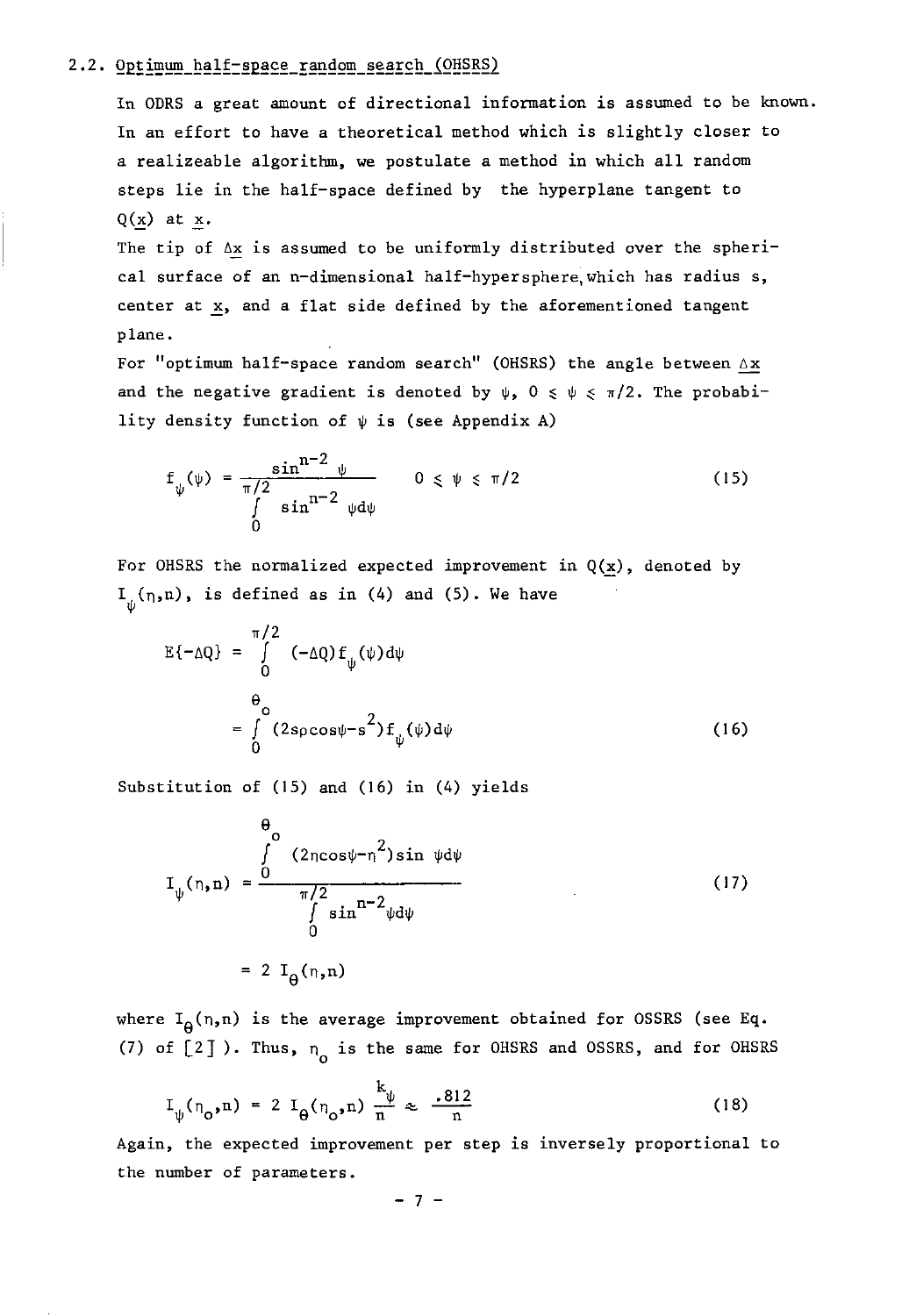#### 2.3. Comparison of OSSRS, ODRS and OHSRS

We now compare the number of evaluations of the quality function required by the three theoretical methods for minimization of  $\mathbb{Q}(\underline{\mathbf{x}})$  =  $\rho^2$ . Let  $Q_0$  be the value of  $Q(x)$  at the beginning of the search, and let the search be ended when an x is found such that  $Q(x) \le Q_f$ . Then under the assumptions that n is large and that the improvements at each step are independent, the number of steps M (and therefore the number of function evaluations) required to minimize  $Q(x)$  is  $\begin{bmatrix} 2 \end{bmatrix}$ 

$$
M \approx -\frac{1}{k} \ln \left( \frac{Q_f}{Q_o} \right) n \tag{19}
$$

where

$$
\frac{1}{k} = \begin{cases}\n\frac{1}{k_{\phi}} = 2.463 & \text{for OSSRS} \\
\frac{1}{k_{\psi}} = 1.213 & \text{for OHSRS} \\
\frac{1}{k_{\theta}} = 0.463 & \text{for ODRS}\n\end{cases}
$$
\n(20)

From (20) we see that OHRS requires half as many function evaluations as OSSRS, and ODRS requires roughly one-fifth as many as OSSRS.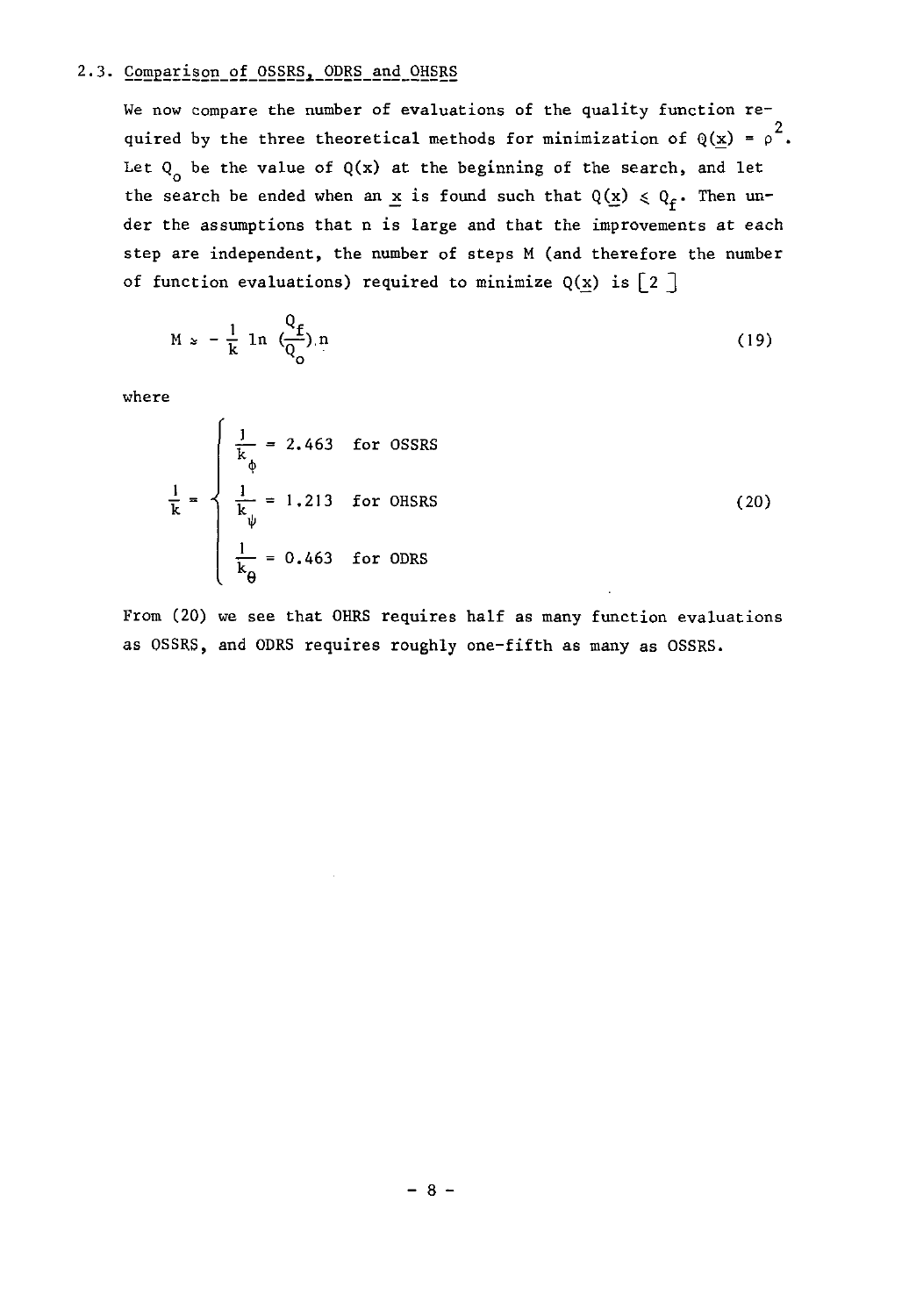#### 3. Adaptive directional random search (ADRS)

Matyas  $\lceil 3 \rceil$  has proposed a practical random search algorithm with adaptive direction and step size, which is used here in an attempt to realize (to a limited degree) the properties of ODRS or OHSRS. The algorithm, adaptive directional random search (ADRS), is described by (1), where  $\Delta x(k)$ ,  $k = 1, 2, ...,$  is determined by the following expressions  $((21)-(27))$ :

$$
\underline{\Delta x}(k) = \underline{d}(k) + b(k)\underline{z}(k) \tag{21}
$$

$$
\underline{\mathbf{d}}(\mathbf{k}) = \mathbf{c}_0 \underline{\mathbf{d}}(\mathbf{k} - 1) + \mathbf{c}_1 \underline{\Delta \mathbf{x}}(\mathbf{k} - 1) \tag{22}
$$

with  $\Delta x(0) = 0$  and  $d(0) = 0$ , and where for  $\delta(k-1) = 1$  (last step a success)

$$
c_o = c_{os}; c_l = c_{ls} \tag{23}
$$

$$
0 < c_{os} < 1; c_{1s} > 0; c_{os} + c_{1s} > 1
$$
\nand for  $\delta(k-1) = 0$  (last step a failure) (24)

$$
c_o = c_{of}; \quad c_l = c_{lf} \tag{25}
$$

$$
0 < c_{of} < 1; \quad c_{1f} < 0; \ |c_{of} + c_{1f}| < 1 \tag{26}
$$

Finally,  $|d(k)|$  is limited by

$$
\left| \underline{\mathbf{d}}(\mathbf{k}) \right| < \mathbf{D} \mathbf{b}(\mathbf{k}) \tag{27}
$$

Should (22) result in a violation of  $(27)$ ,  $\underline{d}(k)$  is normalized so that  $|d(k)| = D b(k)$ .  $z(k)$  is a random vector generated by selecting each component from a distribution uniform on  $[-1, 1]$  and normalizing the resulting vector such that  $|z(k)| = 1$ .

b(k) and D are scalars.  $d(k)$ , the mean value of  $\Delta x(k)$ , is weighted positively by  $d(k-1)$  and is weighted in the direction of the last step following a success, or in the opposite direction following a failure. When successes occur in the same general direction, inequalities (24) tend to bias  $\Delta x$  in this direction and to increase  $|\Delta x|$ . Following failures, inequalities (25) tend to remove directional bias and to decrease  $|\Delta x|$ . The inequality (27) prevents  $\Delta x$  from being "overdetermined" by  $d$ .

As values for  $c^{0.08}$ ,  $c^{1.8}$ ,  $c^{0.08}$ ,  $c^{1.8}$ ,  $c^{1.8}$ ,  $c^{1.8}$ ,  $c^{1.8}$ ,  $c^{1.8}$ ,  $c^{1.8}$ ,  $c^{1.8}$ ,  $c^{1.8}$ ,  $c^{1.8}$ ,  $c^{1.8}$ ,  $c^{1.8}$ ,  $c^{1.8}$ ,  $c^{1.8}$ ,  $c^{1.8}$ ,  $c^{1.8}$ ,  $c^{1.8}$ ,  $c^{1.8}$ ,  $c^{1.$ they were chosen on the basis of numerical experiments with  $Q(x) = x^T x$ . The values selected are

$$
c_{OS} = 0.75, c_{1s} = 1.25
$$
  
\n
$$
c_{of} = 0.75, c_{1f} = -0.75
$$
  
\n
$$
D = 3
$$
 (28)

- 9 -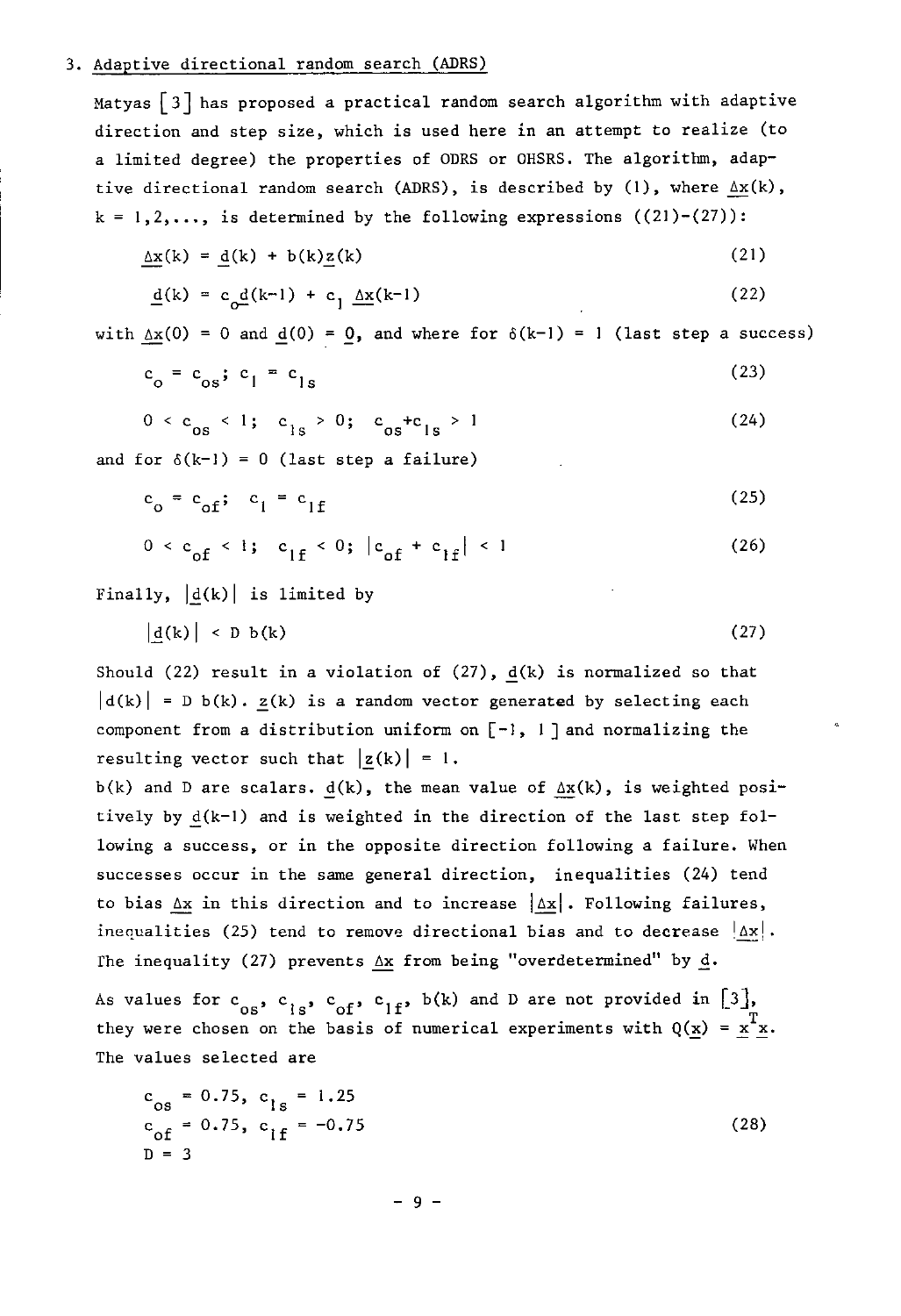$b(k)$  is given an initial value and is multiplied by a factor of  $1/10$  following 20 consecutive unsuccessful steps. The complete algorithm is shown in Fig. 2. For the purpose of comparing results, we have chosen the basic structure of the flow diagram to be the same as that for the "adaptive step size random search" (ASSRS) of [2]

One more algorith, which we call "ordinary random search" *(DRS),* is constructed according to (1) and (21) with the restriction that  $d(k) \equiv 0$ for all k. It is also described by the flow diagram of Fig. 2. ORS does not adapt the search direction, and adapts the step size only in the sense that b(k) is reduced following 20 consecutive failures. It is used as a basis for judging the effectiveness of the adaptive algorithms ASSRS of [2] and ADRS.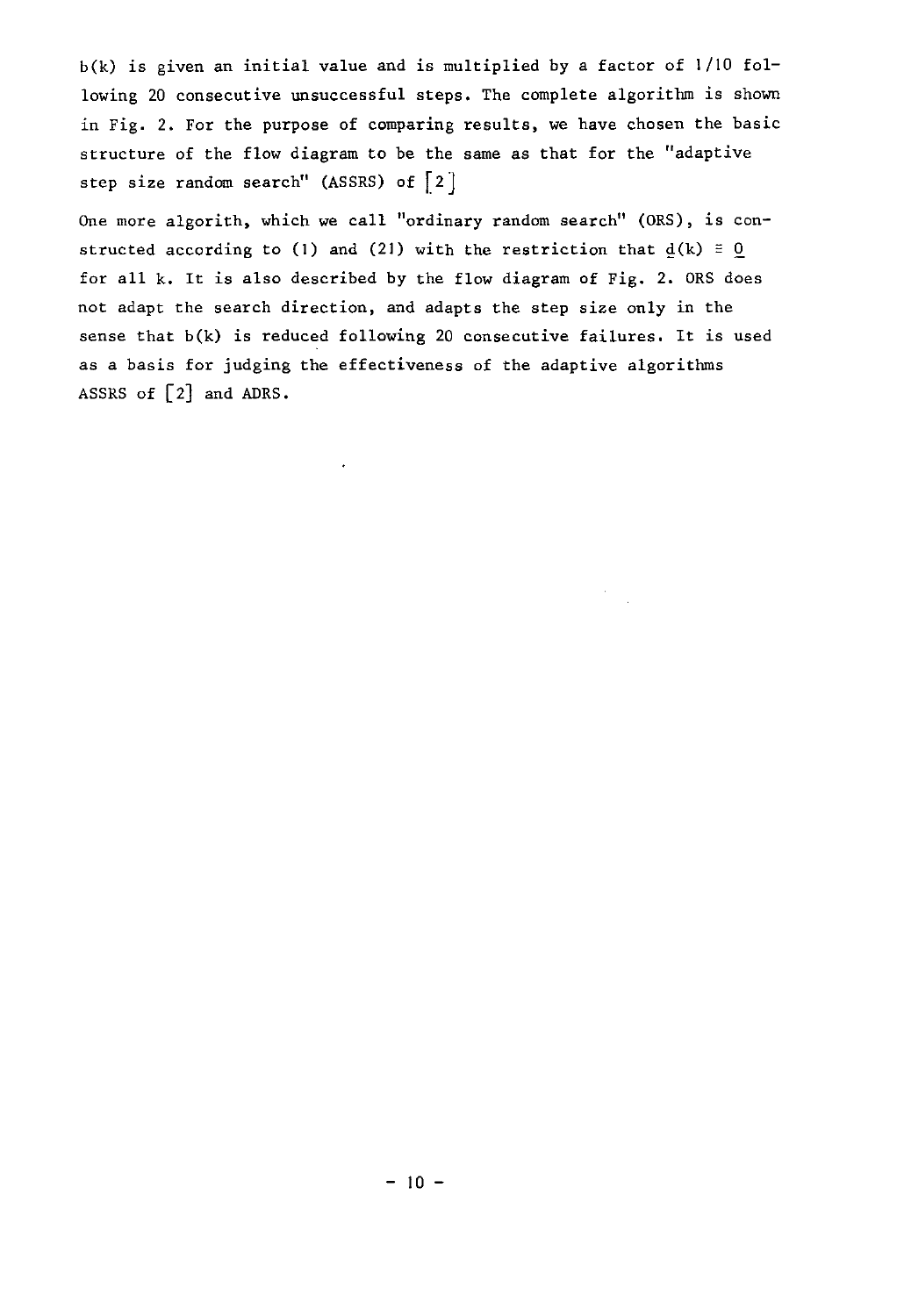#### 4. Numerical results.

The algorithms ADRS and ORS were tested for several functions. Comparisons are made with results reported for ASSRS [2J.

For  $Q(x) = x^Tx$ , 10 independent optimizations were performed for n = 5, 10, 15 and 20. The initial step size is  $b(0) = 0.1$ , the starting point is  $x(0) = (1,1,\ldots,1)$ , and the search is stopped when  $Q(\underline{x}) < Q_{\text{min}} = 10^{-8}$ . The results for ADRS, ORS and ASSRS are shown in Fig. 3. The numbers of function evaluations required by ORS and ADRS are approximately linear in n. This result for ORS is especially noteworthy, because this linear relationship has been predicted theoretically only for an algorithm with optimum step size. The directional adaptation of ADRS results in an improvement over ORS, and ORS is slightly more efficient than ASSRS. Apparently the adaptation of step size in ASSRS is costly in terms of function evaluations. From the experimental results it is possible to calculate approximate values of  $1/k$  in (19):

ADRS ORS ASSRS  $1/k$  2.63 3.60 3.67

These values, which are proportional to the number of function evaluations required to minimize  $Q(\underline{x}) = \underline{x}^T \underline{x}$ , may be compared with the values for the theoretical algorithms (20). The practical methods fall well short of the theoretical limits.

For the function

$$
Q(\underline{x}) = \sum_{i=1}^{n} a_i x_i^2
$$
 (29)

where the  $a_i$ 's are random numbers chosen from a distribution uniform on  $[.1, 1]$ , 10 independent trials were performed for  $n = 5$ , 10, 15 and 20. b(0) = 0.1,  $\underline{x}(0) = (1,1,...,1)$  and  $Q_{\text{min}} = Q(1,1,...,1)/1000$ . The results, shown in Fig. 5, are qualitatively the same as for  $Q(x) = x^{T}x$ , although the relative improvement of ADRS over ORS and ASSRS is greater here than for  $Q(\underline{x}) = \underline{x}^T \underline{x}$ . This might be expected, because the directional adaptation of ADRS should be helpful in moving along the valleys of (29).

Similar results were obtained for  $Q(\underline{x}) = \sum_{i=1}^{n} x_i^4$  with 10 independent trials,<br>b(0) = 0.1, <u>x</u>(0) = (1,1,...,1), and  $Q_{\text{min}} = 0.5 \times 10^{-8}$ . numbers of function evaluations are approximately described by 53 n for ASSRS [2], 51-n for ORS, and 32.n for ADRS.

 $-11 -$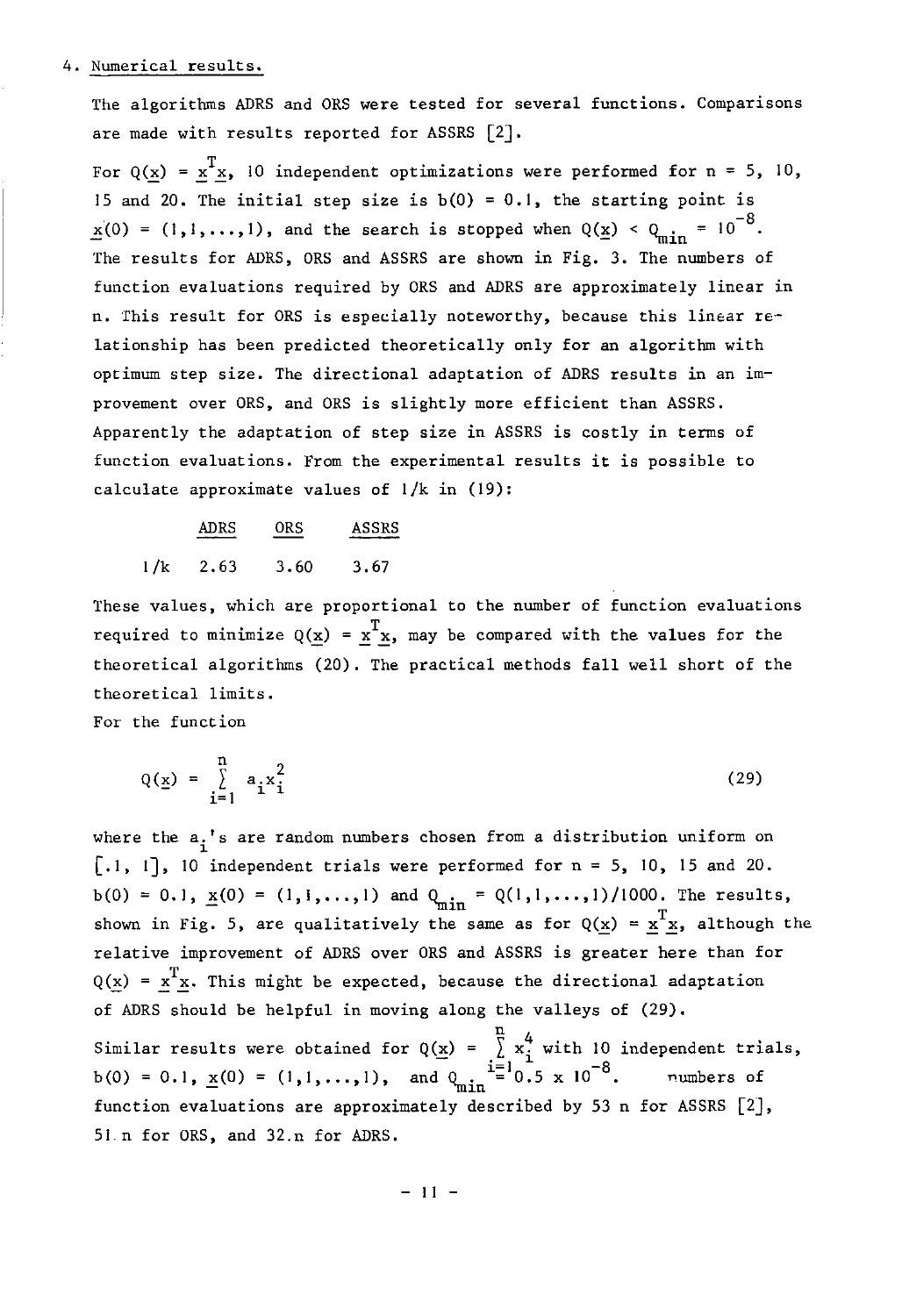ADRS was tested for Rosenbrock's function,

$$
Q(\underline{x}) = 100(x_2 - x_1^2)^2 + (1 - x_1)^2
$$
 (30)

with b(0) = 0.1,  $\underline{x}(0) = (-1.2,1)$ , and  $Q_{\text{min}} = 10^{-3}$ . Convergence was very slow. Multiplying the step size by a factor of  $1/10$  following 20 consecutive failures (Fig. 2) soon resulted in a very small step size. For a reducing factor of only  $1/2$  and with  $D = 6$ , 399 evaluations (average of four trials) were required for minimization. This is inferior to results for other "direct search" methods, such as pattern search, the simplex method, and Rosenbrock's method [5].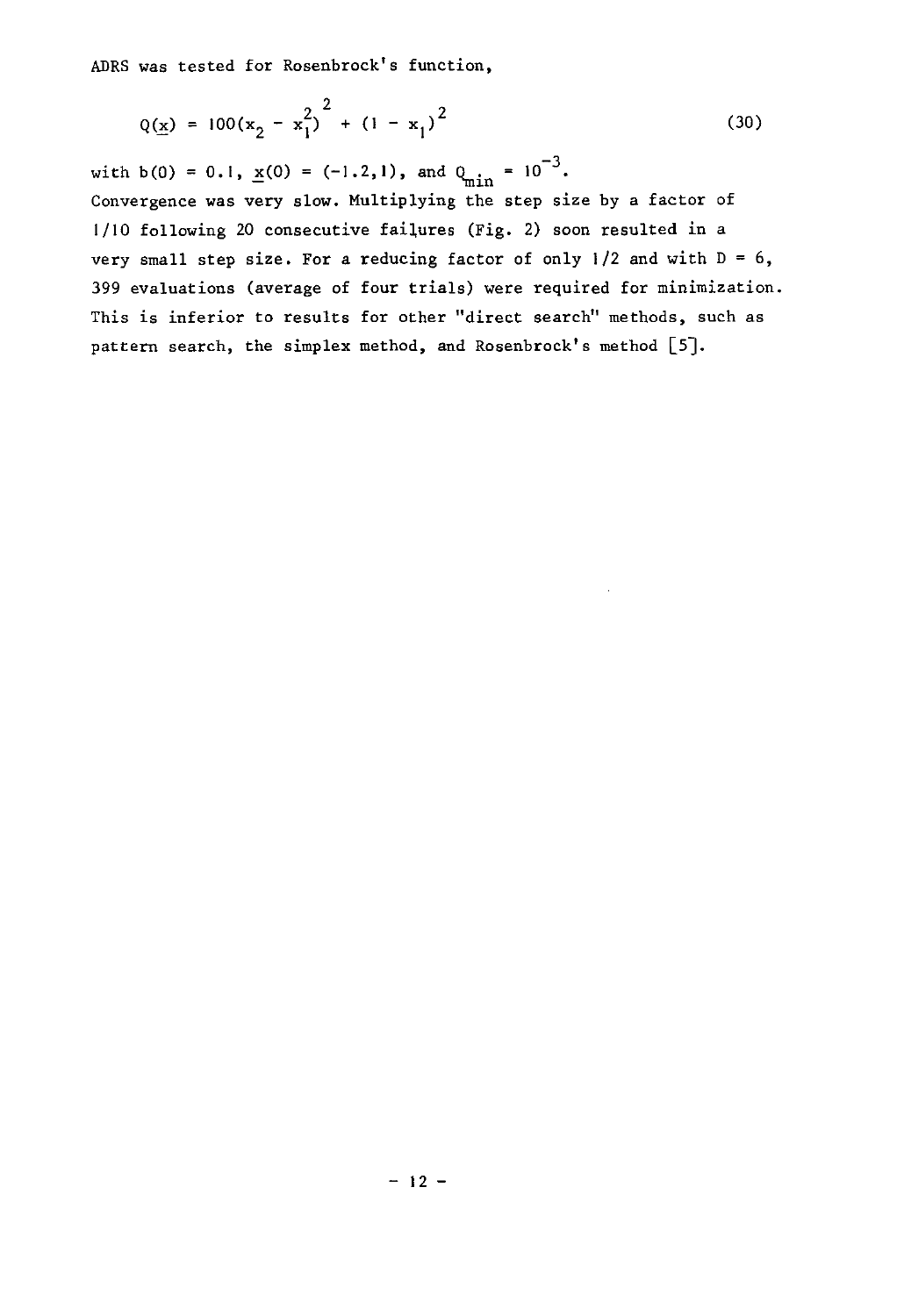#### 5. Conclusions

Two theoretical random search methods, optimum directional random search (ODRS) and optimum half-space random search (OHSRS), have been analyzed in an attempt to evaluate the improvement in performance resulting from the inclusion of directional information in a random search algorithms. Although the improvement is significant in comparison with a similar method without directional information (OSSRS  $[2]$ ), the number of function evaluations required by ODRS and OHSRS to minimize  $Q(\underline{x}) = \sum_{i=1}^{u} x_i^2$  remains a linear function of n.

The performances of three practical algorithms have been compared: adaptive directional random search (ADRS) based on [3], which attempts to adapt both step size and search direction to the function being minimized; adaptive step size random search (ASSRS [2J) which adapts only step size; and ordinary random search (DRS) which only reduces its step size following some number of  $Q(\underline{x}) = \frac{1}{i} \underline{z}_1 x_1, \ Q(\underline{x}) = \frac{1}{i} \underline{z}_1$ consecutive failures. For the functions  $a_i x_i^2$ , and  $Q(\underline{x}) = \frac{n}{i} \sum_{i=1}^{n} x_i^4$ , the number of function evaluations, required for minimization is approximately linear in n for all three algorithms. ADRS requires about .74 times as many evaluations at ORS for  $Q(x) = x^T x$ , and about 0.6 times as many as ORS for the other two functions. DRS performs slightly better than ASSRS for each function. These results suggest that spending an extra function evaluation at each step in order to adapt the step size (as in ASSRS) is not profitable. The strategy of ADRS, which attempts to step size and search direction only with information collected from past steps, is more successful. This follows the basic strategy of direct search algorithms: use every function evaluation to try to step immediately toward the minimum and collect information only from such steps.

The performance of ADRS on Rosenbrock's function indicates that the algorithm is still inferior to other direct search methods for functions with narrow, curving valleys. Random search algorithms appear to be most **useful for rather "smooth" functions of many variables.**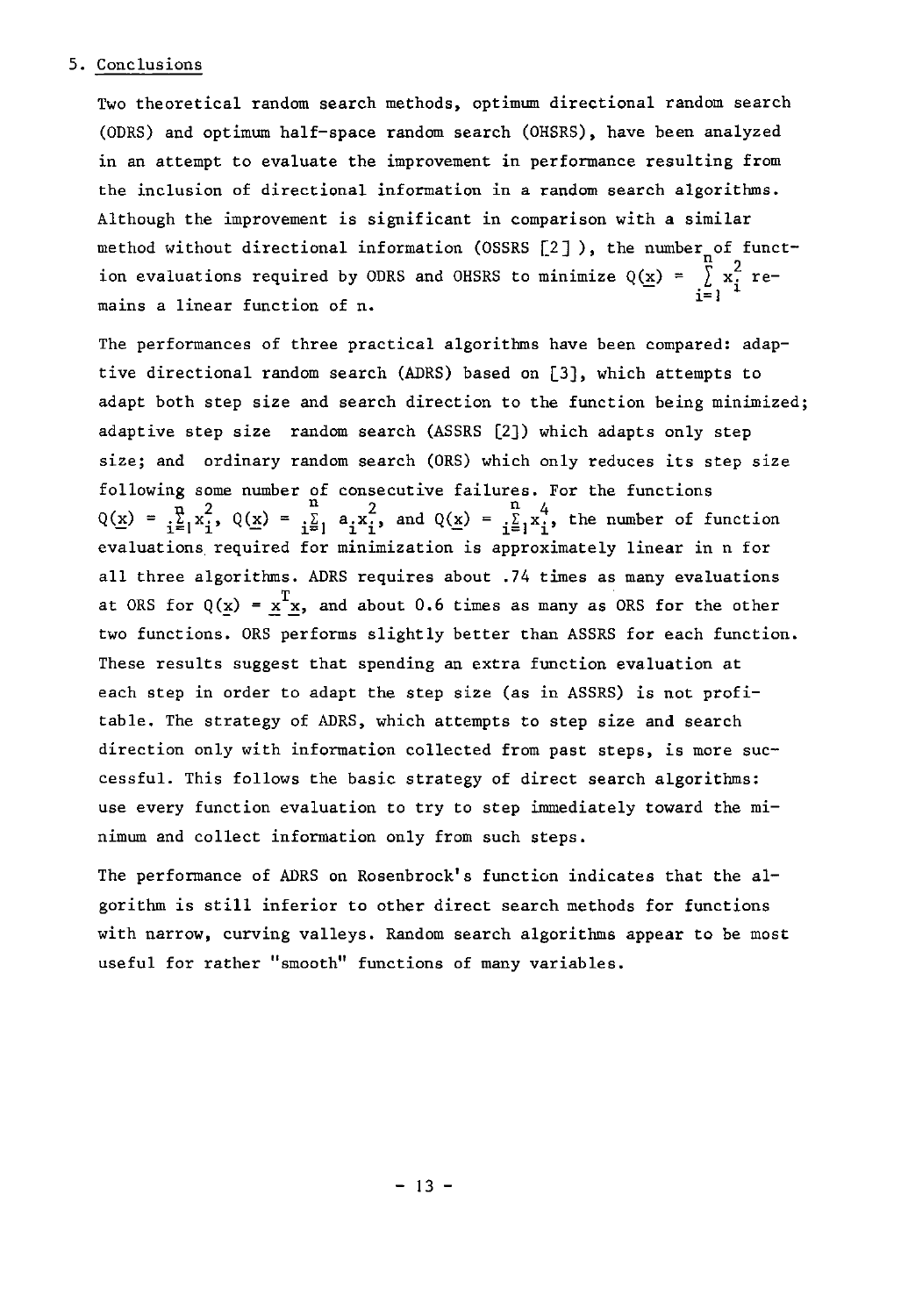#### References

 $\lceil \cdot \rceil$ White, R.C., Jr. : "A survey of random methods for parameter optimization",TH-report 70-E-16, Technological University Eindhoven, The Netnerlands.

[21 Schumer, M.A. and K. Steiglitz: "Adaptive step size random search". IEEE Trans. Automatic Control, AC-13, no. 3, 270-276, June 1968.

 $\lceil 3 \rceil$ **I1Random optimization", Automation and Remote**  Matyas, J. Control, vol. 26, no. 2, 244-250, 1965.

[4] Multiniyeks, V.A. and L.A. Rastrigin: "Extremal control of continuous mult-parameter systems by the method of random search", Engineering Cybernetics, vol. 2, 82-90, Jan/Feb. 1964.

[5] Kowalik, J. and M.R. Osborne: Methods for Unconstrained Optimization Problems, American Elsevier, New York, 1968.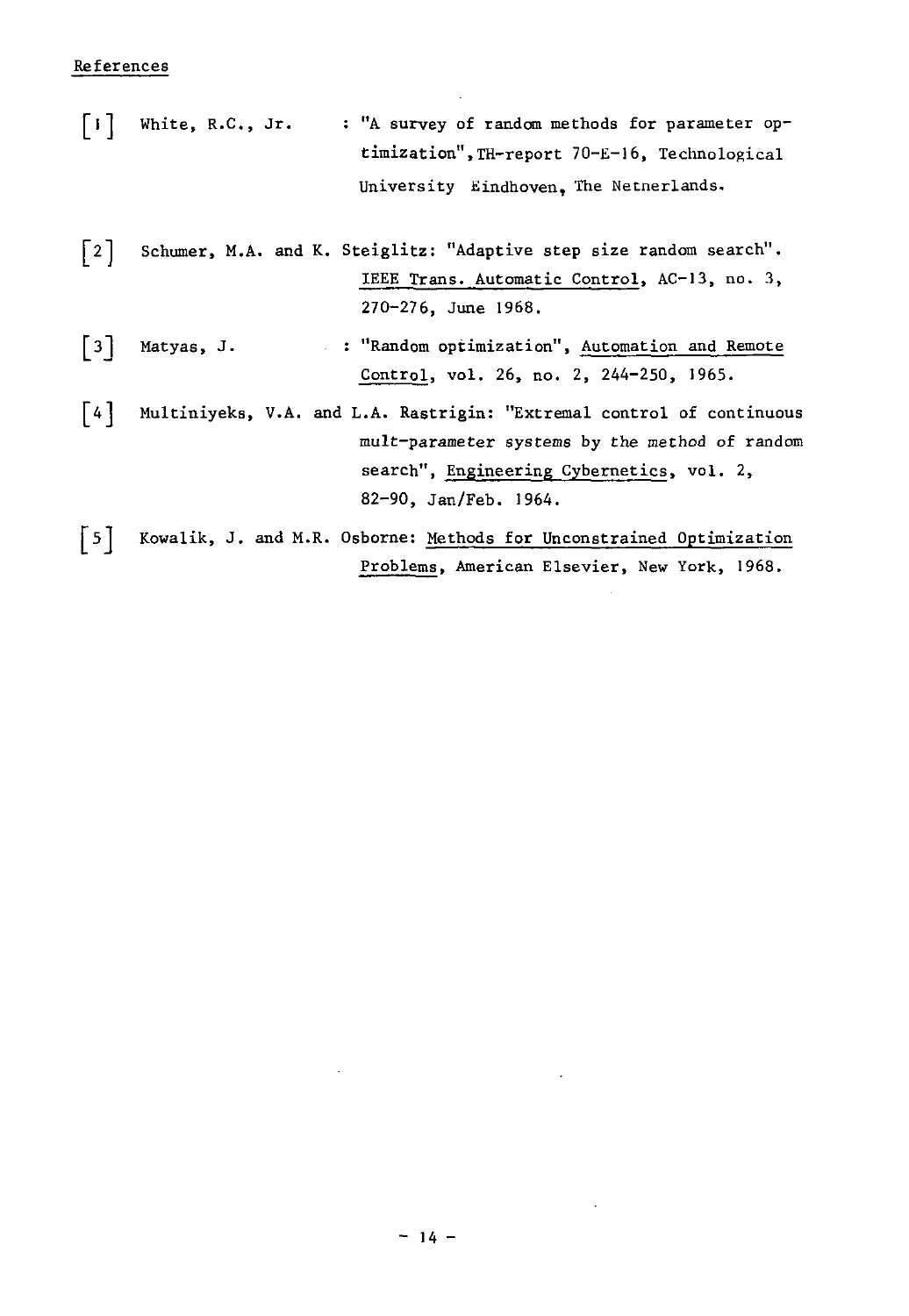APPENDIX A.

I. Probability density of 9.

The distribution of  $\Delta x$  is given in section 2.1. Then the distribution function  $F_{\theta}(\theta)$  of  $\theta$  is

$$
F_{\theta}(\theta) = \frac{S(\theta)}{S(\theta_0)}
$$
 (31)

where  $S(\theta)$  is the area of the spherical surface of an n-dimensional cone with axis of length s and aperture angle  $\theta$ . The probability density of 9 is

$$
f_{\theta}(\theta) = \frac{d}{d\theta} F_{\theta}(\theta)
$$
  
= 
$$
\frac{dS(\theta)}{d\theta} = \frac{1}{S(\theta_0)}
$$
 (32)

From  $[4]$  we have

$$
\frac{\mathrm{d}S(\theta)}{\mathrm{d}\theta} = a_{n-1} \left( n-1 \right) s^{n-1} \sin^{n-2} \theta \tag{33}
$$

where

$$
a_n = \frac{\pi^{n/2}}{\Gamma(\frac{n}{2} + 1)}
$$
 (34)

Integrating (33) to obtain  $S(\theta_0)$  and substituting in (32), we obtain

$$
f_{\theta}(\theta) = \frac{\sin^{n-2}\theta}{\int_{0}^{\theta} \sin^{n-2}\theta d\theta} \qquad 0 \le \theta \le \theta_{o}
$$
 (35)

#### 2. Probability density of  $\psi$ .

The distribution of  $\Delta x$  is given in section 2.2. Then the distribution function F~(~) of ~ is

$$
F_{\psi}(\psi) = \frac{S(\psi)}{\frac{1}{2}S(\pi)}
$$
 (36)

where  $S(\psi)$  is defined analogously to  $S(\theta)$  above, and  $S(\pi)$  is the surface area of an n-dimensional hypersphere.

Again using (32), we obtain

$$
f_{\psi}(\psi) = \frac{\sin^{n-2} \psi}{\int_{0}^{1/2} \sin^{n-2} \psi d\psi} \qquad 0 \le \psi \le \pi/2
$$
 (37)  
- 15 -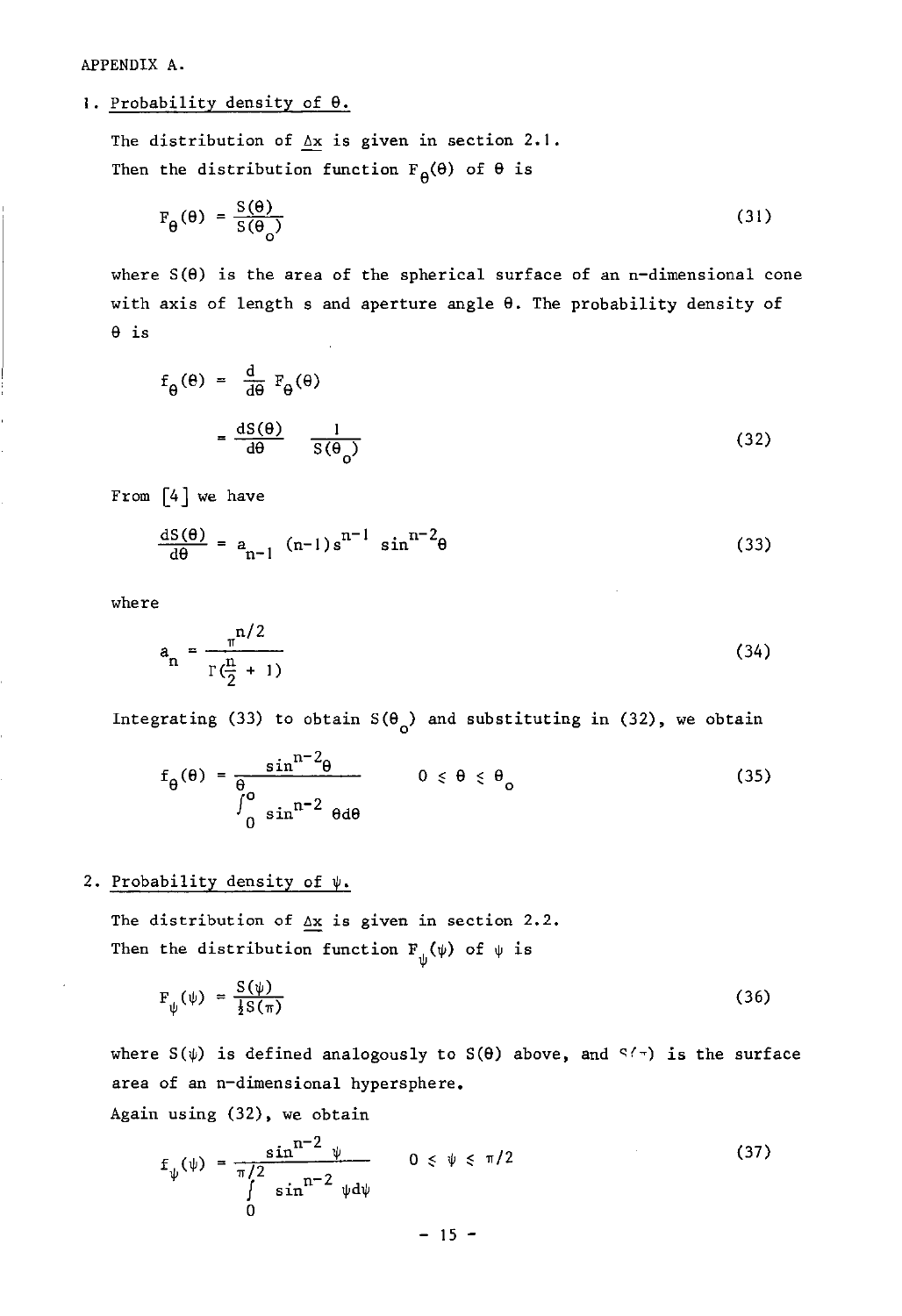APPENDIX B. Maximization of  $I_{\theta}(\alpha/\sqrt{n},n)$  with respect to  $\alpha$ .

In'the numerator of the first term of (7) we have

$$
\frac{\theta}{\theta} \cos \theta \sin^{n-2} \theta d\theta = \frac{1}{n-1} \left( 1 - \frac{n_0^2}{4} \right)^{\frac{n-1}{2}}
$$
(38)  

$$
= \frac{1}{n-1} \left\{ 1 - \frac{\alpha^2}{8} + \frac{\alpha^4}{128} - \frac{\alpha^6}{2560} + \dots \right\}
$$

where we have expanded the binomial series with  $n_0 = \alpha/\sqrt{n}$ . The denominator is approximated by (9) with  $n_0 = \alpha/\sqrt{n}$ . Substitution of (9) and (38) in (7) yields for large n

$$
n I_{\theta}(\alpha/\sqrt{n},n) = 2\alpha \frac{1 - \frac{\alpha^2}{8} + \frac{\alpha^4}{128} - \frac{\alpha^6}{1536} + \cdots}{\frac{\pi}{2} - \frac{\alpha}{2} + \frac{\alpha^3}{48} - \frac{\alpha^5}{1280} + \cdots} - \alpha^2
$$
(39)

The sums in the numerator and denominator of (39) can be shown to be absolutely convergent for any  $\alpha$ .

The maximum value of the right side of (39) was found numerically to be attained for  $\alpha \approx 2.290$ . This yields

$$
n_o \approx \frac{2.290}{\sqrt{n}}\tag{40}
$$

$$
I_{\theta}(n_o, n) \approx \frac{2.159}{n} \tag{41}
$$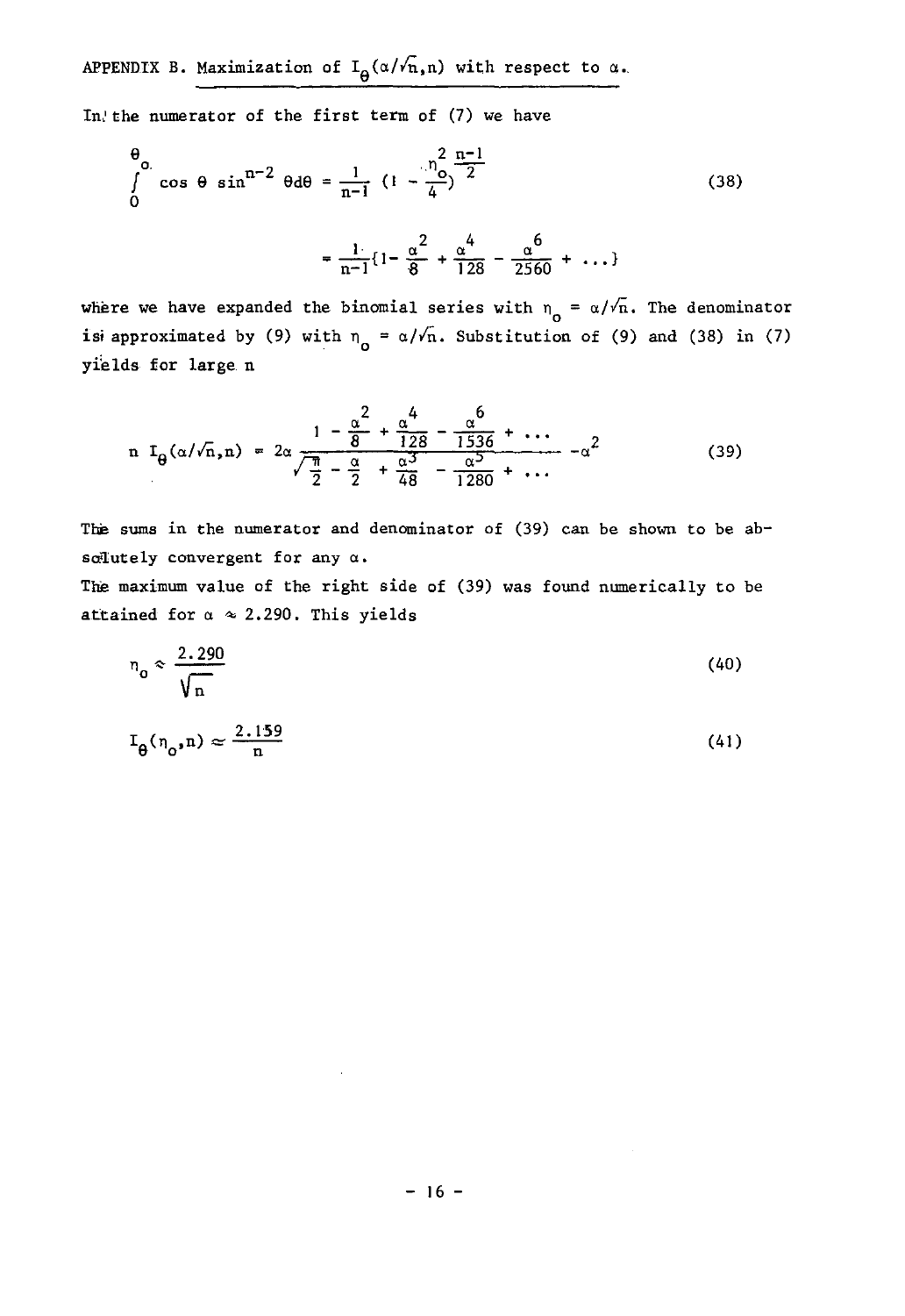

Fig. **I.** A 2-dimensional view of the parameter space.

 $\infty$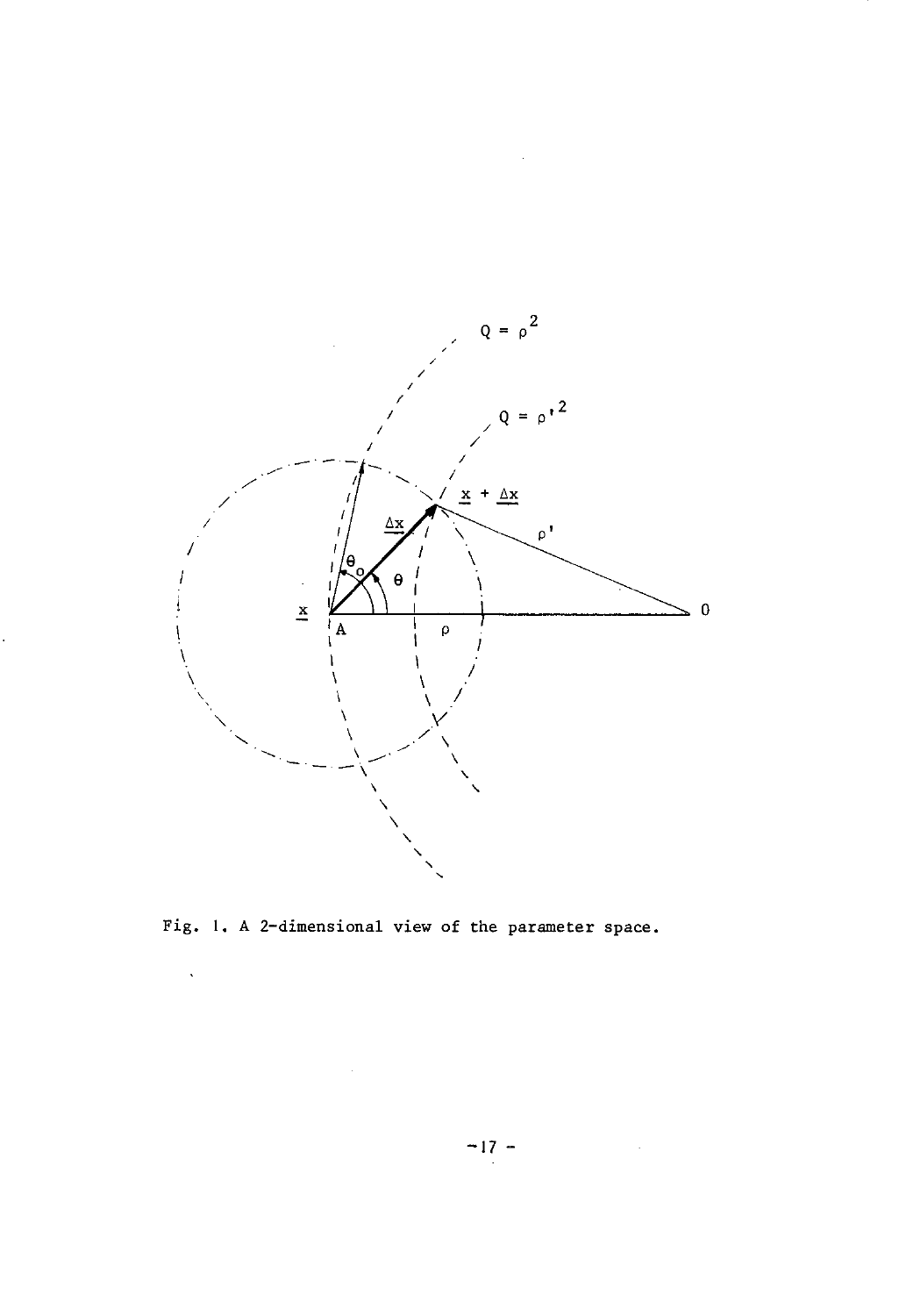

Fig. 2. Flow diagram for ADRS and DRS

 $- 18 -$ 

 $\bar{\mathcal{A}}$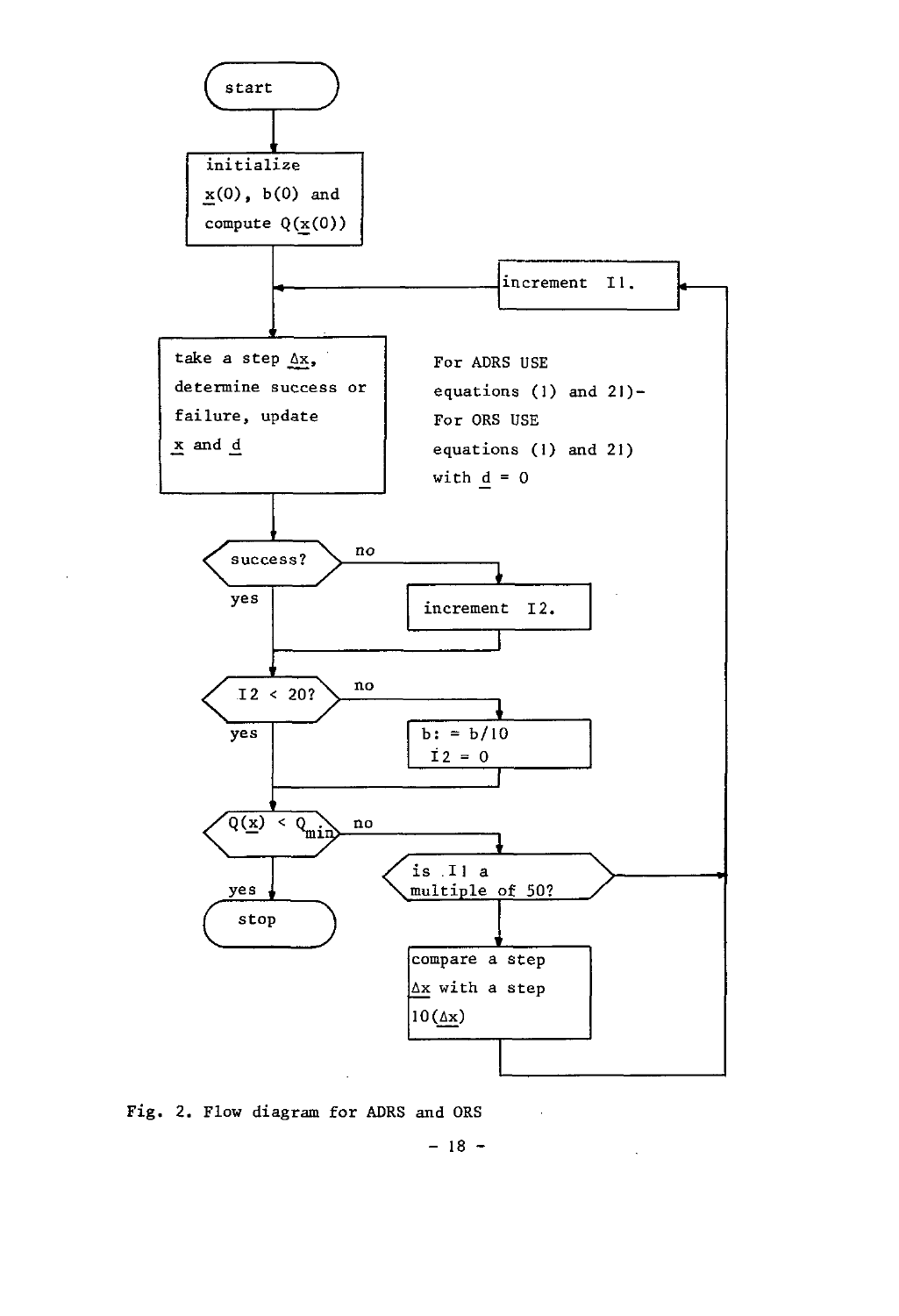

Fig. 3. Average number of function evaluations N vs. dimension n required by ASSRS, ORS and ADRS for  $Q(\underline{x}) = \underline{x}^T \underline{x}$ .

 $\hat{\mathcal{A}}$ 

 $-19-$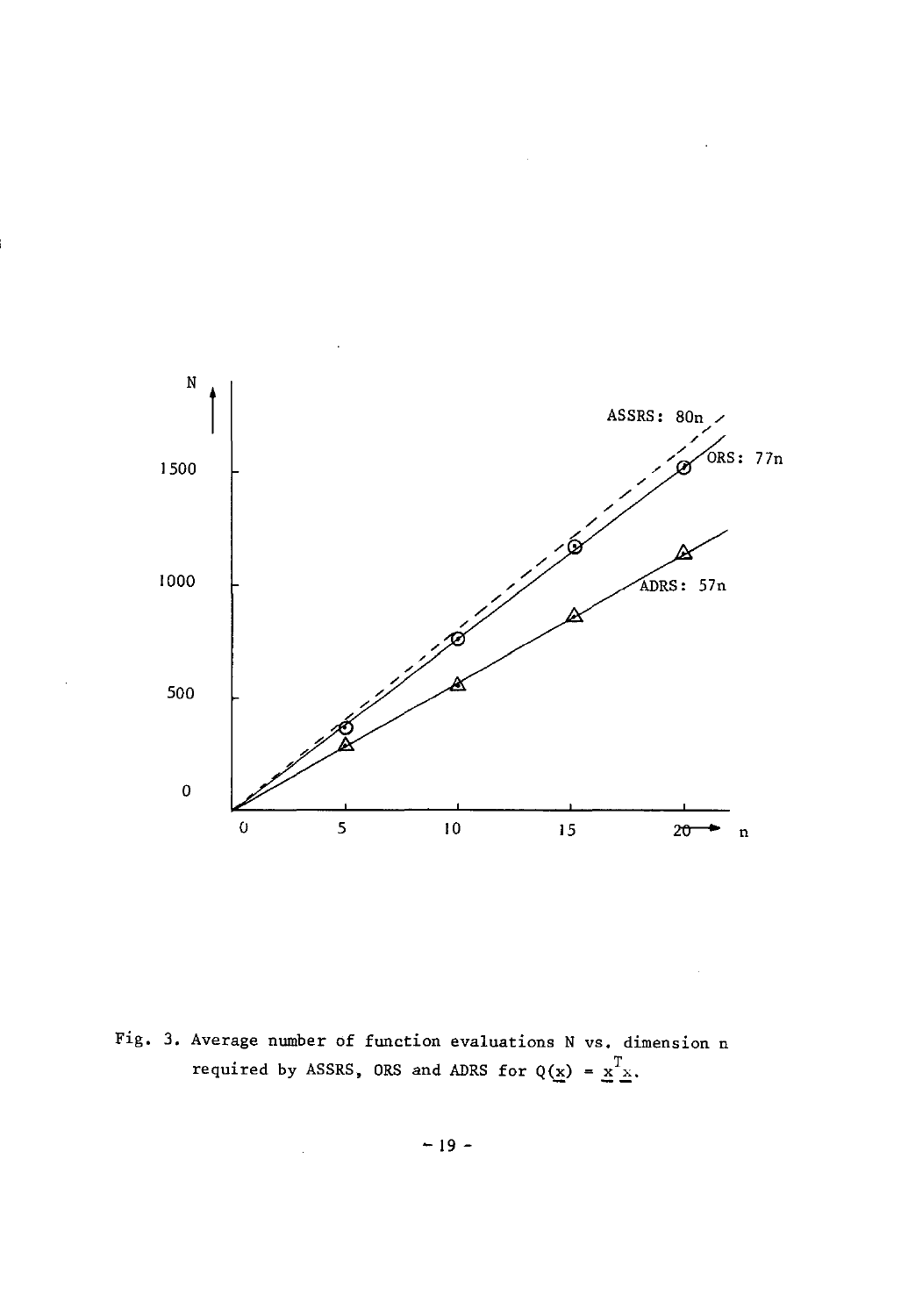

Fig. 4. Average number of function evaluations N vs. dimension n required by ASSRS, ORS and ADRS for  $Q(\underline{x}) = \int_{\underline{i}=1}^{n} a_i x_i^2$ 

 $-20-$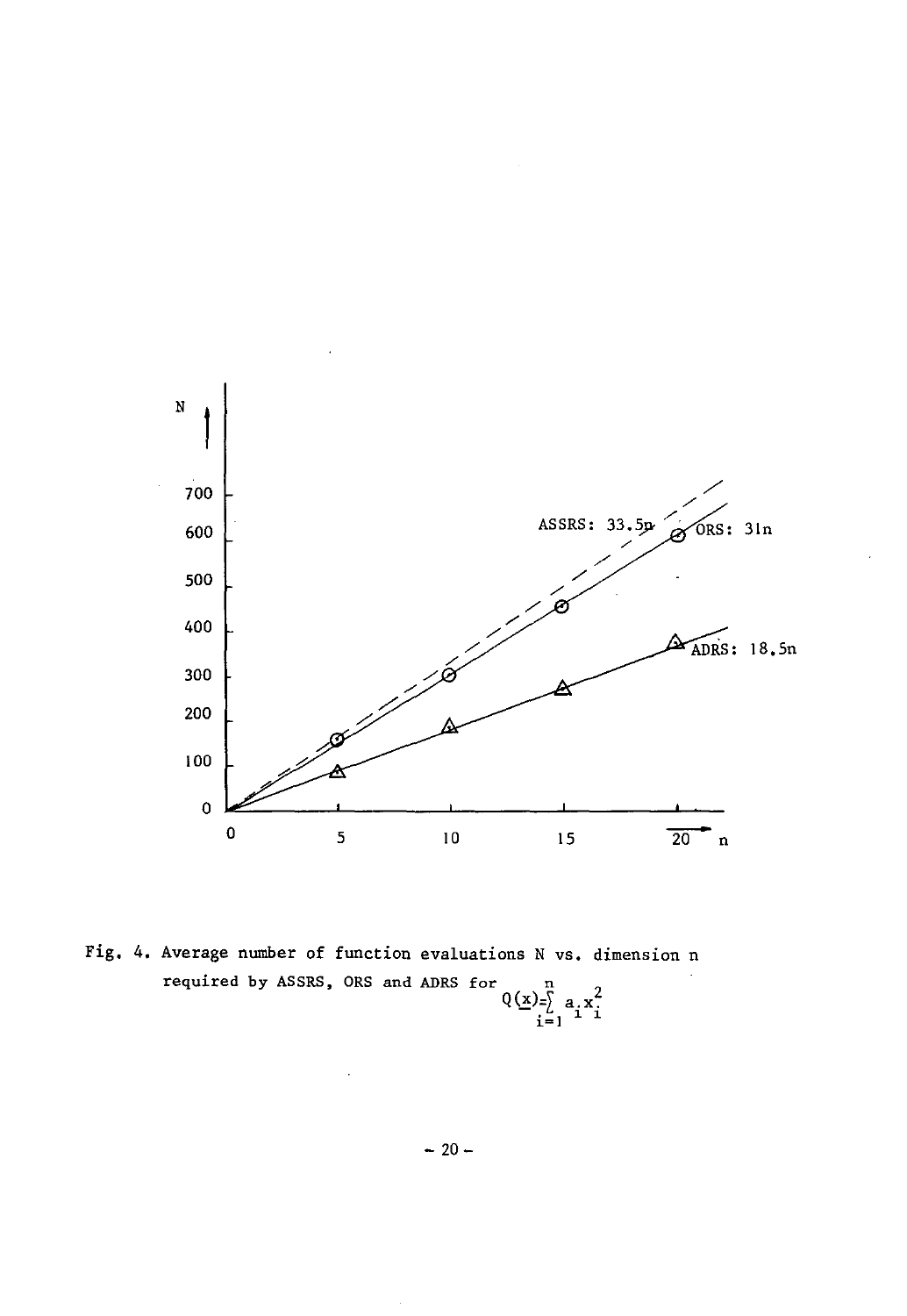## EINDHOYEN UNIVERSITY OF TECHNOLOGY THE NETHERLANDS DEPARTMENT OF ELECTRICAL ENGINEERING

TH-Reports:

- I. Dijk, J., M. Jeuken & E.J. Maanders AN ANTENNA FOR A SATELLITE COMMUNICATION GROUND STATION (PROVISIONAL ELECTRICAL DESIGN). TR-report 68-E-OI. March 1968.
- 2. Veefkind, A., J.R. Blom & L.R.Th. Rietjens THEORETICAL AND EXPERIMENTAL INVESTIGATION OF A NON-EQUILIBRIUM PLASMA IN A MHD CHANNEL. TR-report 68-E-02. March 1968. Submitted to the Symposium on Magnetohydrodynamic Electrical Power Generation, Warsaw, Poland, 24-30 July, 1968.
- 3. Boom, A.J.W. van den & J.R.A.M. Melis A COMPARISON OF SOME PROCESS PARAMETER ESTIMATING SCHEMES. TH-report 68-E-03. September 1968.
- 4. Eykhoff, P., P.J.M. Ophey, J. Severs & J.O.M. Oome AI' ELECTROLYTIC TANK FOR INSTRUCTIONAL PURPOSES REPRESENTING THE COMLEX-FREQUENCY PLANE. TH-report 68-E-04. September 1968.
- 5. Vermij, L. & J.E. Daalder ENERGY BALANCE OF FUSING SILVER WIRES SURROUNDED BY AIR, TH-report 68-E-05. November 1968.
- 6. Houben, J.W.M.A. & P. Massee MHD POWER CONVERSION EMPLOYING LIQUID METALS. TH-report 69-E-06. February 1969.
- 7. Heuvel W.M.C. van den & W.F.J. Kersten VOLTAGE MEASUREMENT IN CURRENT ZERO INVESTIGATIONS. TH-report 69-E-07. September 1969.
- 8. Vermij, L. SELECTED BIBLIOGRAPHY OF FUSES. TH-report 69-E-08. September 1969.

 $-21 -$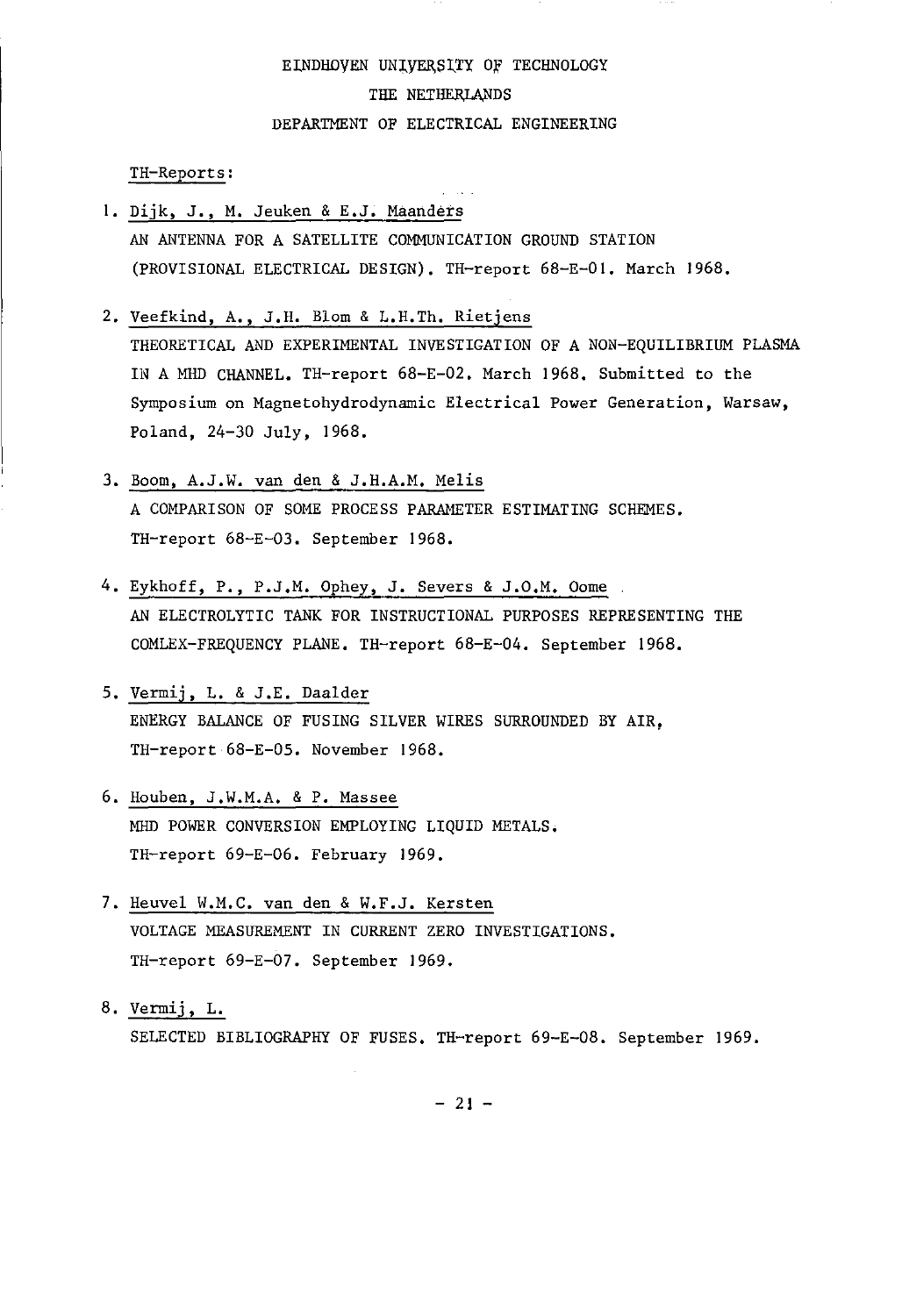9. Westenberg, J.Z.

SOME IDENTIFICATION SCHEMES FOR NON-LINEAR NOISY PROCESSES. TH-report 69-E-09. December 1969.

- 10. Koop, H.E.M., J. Dijk'&'E;J; Maanders ON CONICAL HORN ANTENNAS. TH-report 70-E-IO. February 1970.
- 11. Veefkind, A. NON-EQUiLIBRIUM PHENOMENA IN A DISC-SHAPED MAGNETOHYDRODYNAMIC GENERATOR TH-report 70-E-II. March 1970.
- 12. Jansen, J.K.M., M.E.J.'Jeuken & C.W. Lambrechtse THE SCALAR FEED. TH-report 70-E-I2. December 1969.
- 13. Teuling, D.J.A.

ELECTRONIC IMAGE MOTION COMPENSATION IN A PORTABLE TELEVISION CAMERA. TH-report 70-E-13. 1970.

14. Lorencin, M.

AUTOMATIC METEOR REFLECTIONS RECORDING EQUIPMENT. TH-report 70-E-14. November 1970.

15. Smets, A.J.

THE INSTRUMENTAL VARIABLE METHOD AND RELATED IDENTIFICATION SCHEMES. TH-report 70-E-IS. November 1970.

16. White,Jr., R.C.

A SURVEY OF RANDOM METHODS FOR PARAMETER OPTIMIZATION. TH-report 70-E-16. February 1971.

17. Talmon, J.L.

APPROXIMATED GAUSS-MARKOV ESTIMATORS AND RELATED SCHEMES. TH-report 71-E-17. February 1971.

18. Kalásek, V.K.

MEASUREMENTS OF TIME CONSTANTS ON CASCADE D.C. ARE IN NITROGEN. TH-report 71-E-18. February 1971.

19. Hosselet, L.M.L.F.

OZONBILDUNG MITTELS ELEKTRISCHE ENTLADUNGEN. TH-report 71-E-19. April 1971.

 $-22 -$